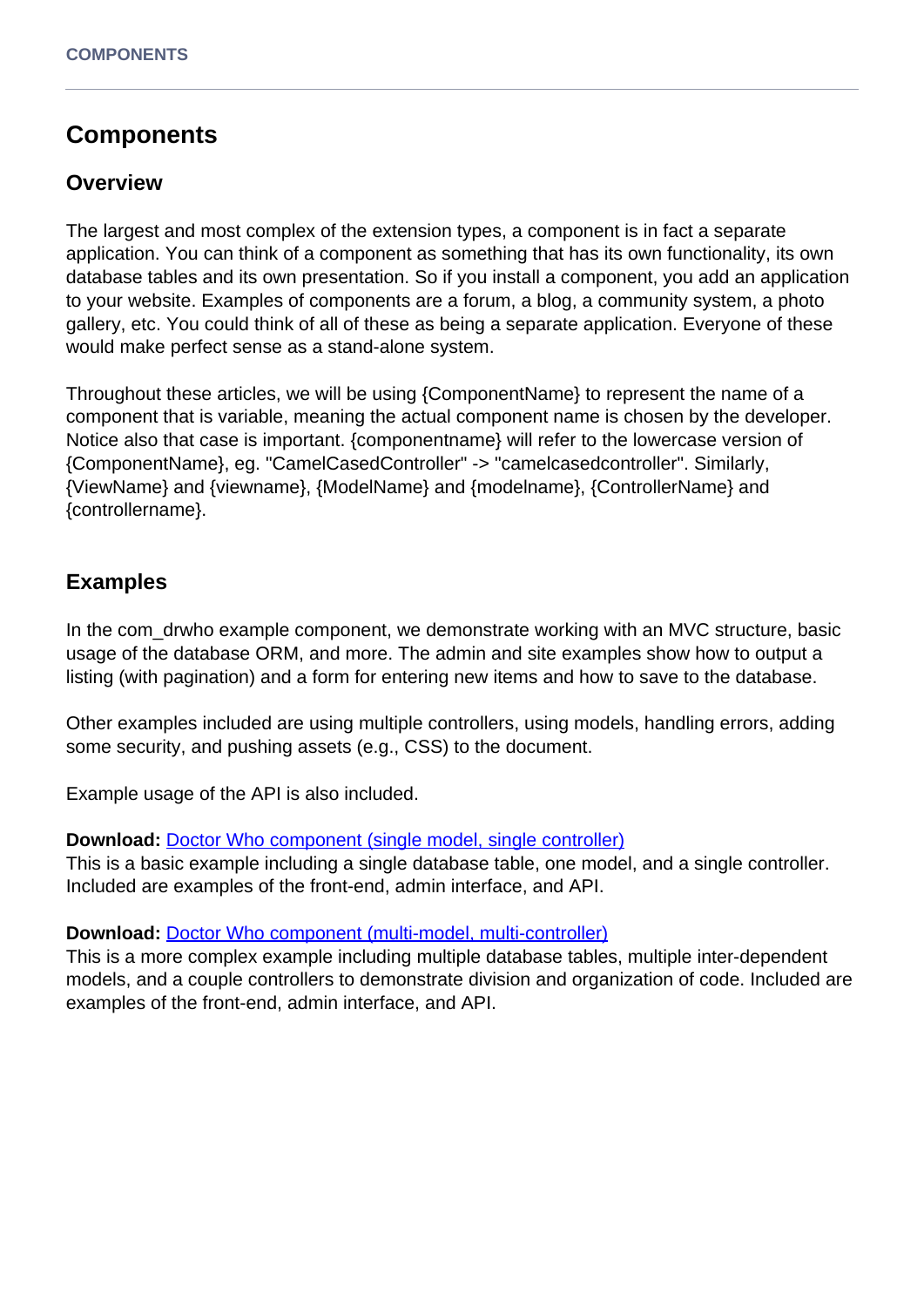## **Structure**

### **Naming Conventions**

The model, view and controller files use classes from the framework, HubzeroBaseModel, HubzeroComponentView and HubzeroComponentSiteController, respectively. Each class is then extended with a new class specific to the component.

Administrative controllers extend HubzeroComponentAdminController which in turn extends HubzeroComponentSiteController and adds a few extra methods frequently used throughout the administrative portion of the site.

All components must be under the Components namespace and follow PSR-0 naming scheme with one exception: files and folders may be lowercase even when their class names are not.

### **Directories & Files**

Components follow the Model-View-Controller (MVC) design pattern. This pattern separates the data gathering (Model), presentation (View) and user interaction (Controller) activities of a module. Such separation allows for expanding or revising properties and methods of one section without requiring additional changes to the other sections.

In its barest state, no database entry or other setup is required to "install" a component. Simply placing the component into the /components directory will make it available for use. However, if a component requires the installation of database tables or configuration (detailed in the config.xml file), then an administrator must install the component using one of the installation options in the administrative back-end.

**Note:** Components not installed via one of the installation options or without a database entry in the #\_\_extensions table will not appear in the administrative list of available components.

To illustrate the typical component directory structures and files:

```
/app
.. /components
.. .. /com_example
.. .. .. /admin
.. .. .. /api
.. .. .. /helpers
.. .. .. /migrations
.. .. .. /models
.. .. .. /site
.. .. .. .. /assets
.. .. .. .. .. /css
```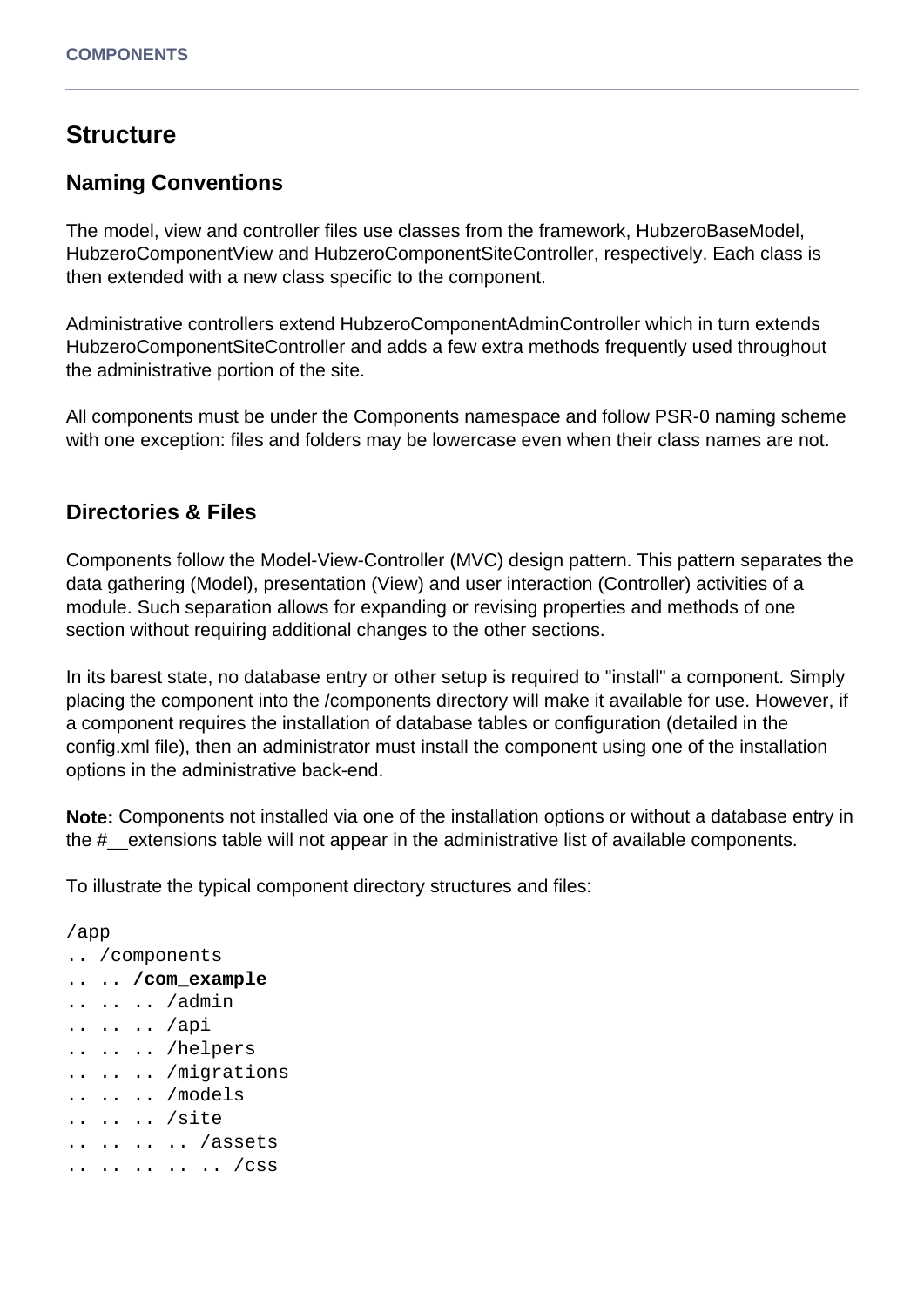.. .. .. .. .. /js .. .. .. .. .. /img .. .. .. .. /controllers .. .. .. .. .. example.php .. .. .. .. /views .. .. .. .. .. /example .. .. .. .. .. .. /tmpl .. .. .. .. .. .. .. display.php .. .. .. .. .. .. .. display.xml .. .. .. .. example.php .. .. .. .. router.php .. .. .. /tests

Files are contained within directories titled "com\_example". Some directories and files are optional but, for this example, we've included a more common setup.

All client-specific files and sub-directories are split between the respective client directories, such as admin and site. Since controllers and views are specific to a client, they reside within those client directories. Shared files, typically models and helpers, are within directories at the same level as the client folders.

#### **Directory & File Explanation**

```
/com_{componentname}/{client}/{componentname}.php
       This is the component's entry point for the admin and site clients. API and Cli (console)
       are special cases and don't require this file.
/com_{componentname}/{client}/views
```
This folder holds the different views for the component.

/com\_{componentname}/views/{viewname} This folder holds the files for the view {ViewName}. /com\_{componentname}/views/{viewname}/tmpl

This folder holds the template files for the view {ViewName}.

/site/views/{viewname}/tmpl/default.php

This is the default template for the view {ViewName}.

/com\_{componentname}/migrations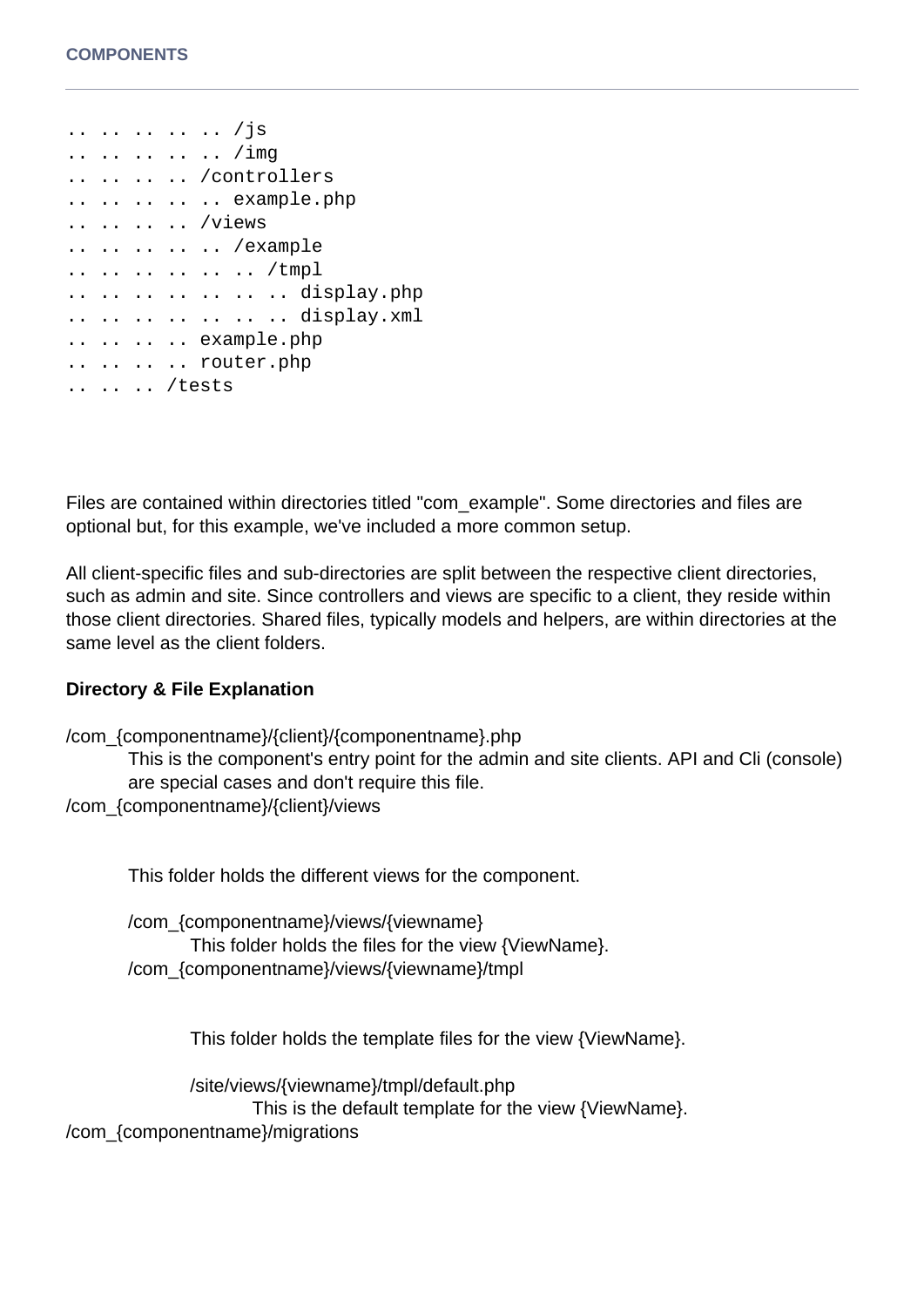Database migrations for this component. The first or oldest migration will typically be the initial installation, creating any necessary database tables or seeding required data. Subsequent migrations will handle any schema or global data changes needed as the code evolves.

/com\_{componentname}/models

This folder holds additional models, if needed by the application.

/com\_{componentname}/models/{modelname}.php

This file holds the model class {ComponentName}Model{ModelName}. This class must extend the base class "HubzeroBaseModel". Note that the view named {ViewName} will by default load a model called {ViewName} if it exists. Most models are named after the view they are intended to be used with.

/com\_{componentname}/{client}/controllers

This folder holds additional controllers, if needed by the application.

/com\_{componentname}/{client}/controllers/{controllername}.php This file holds the controller class {ComponentName}Controller{ControllerName}. This class must extend the base class HubzeroComponentsSiteController. /com\_{componentname}/tests

Unit tests for your code. These tests can be run through the command line **muse** application that comes with a HUBzero install.

## **Entry Point**

The CMS is always accessed through a single point of entry: index.php for the Site Application or administrator/index.php for the Administrator Application. The application will then load the required component, based on the value of 'option' in the URL or in the POST data. For our component, the URL would be:

```
For search engine friendly URLs:
/hello
For non-SEF URLs:
```
/index.php?option=com\_hello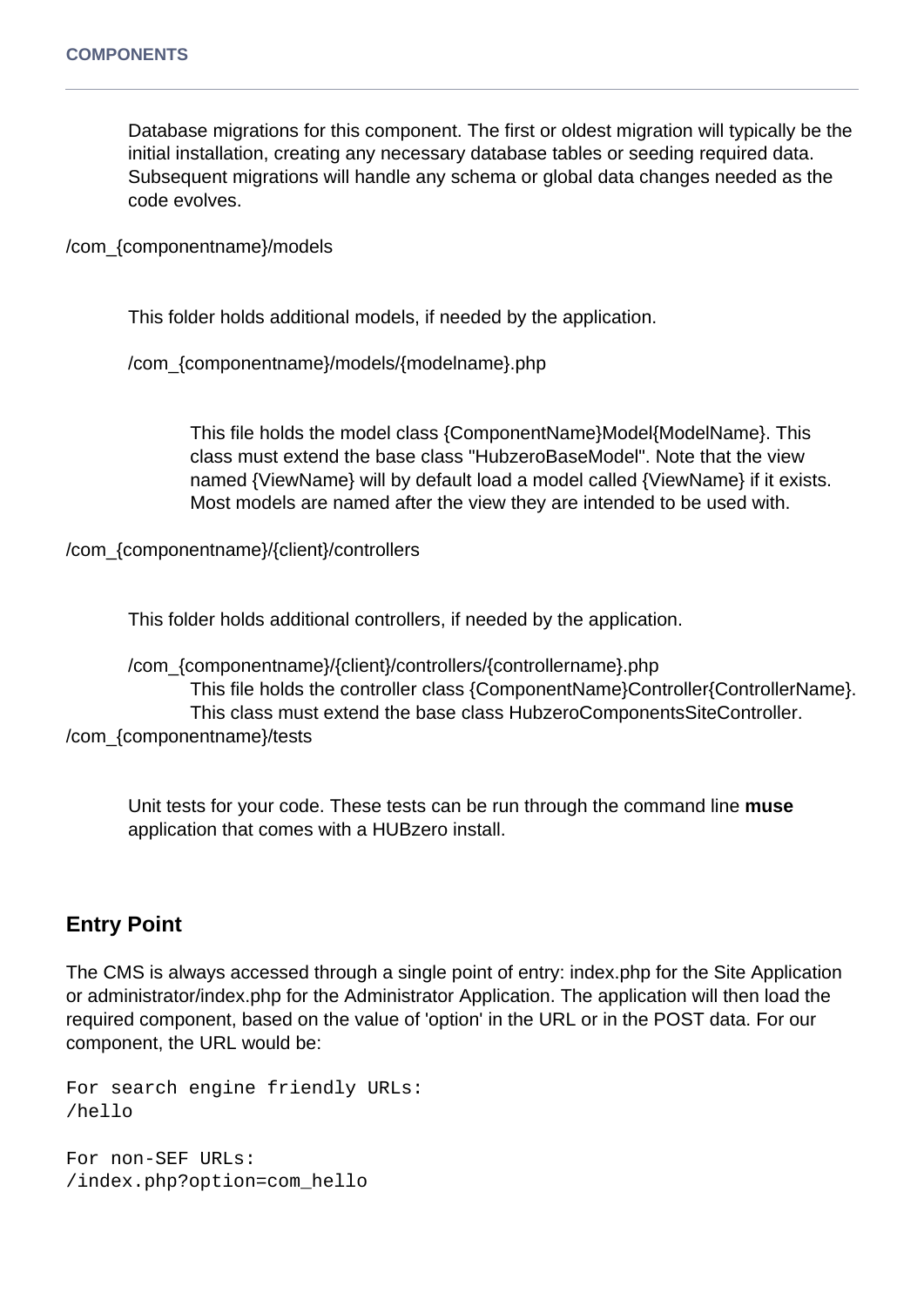This will load our main file, which can be seen as the single point of entry for our component: components/com\_hello/site/hello.php.

#### **Implementation**

```
<?php
// Define the namespace
// Components{ComponentName}{ClientName};
namespace ComponentsHelloSite;
// Get the requested controller
$controllerName = Request::getCmd('controller', Request::getCmd('view'
, 'one'));
// Ensure the controller exists
if (!file_exists(__DIR__ . DS . 'controllers' . DS . $controllerName .
  '.php'))
\{ App::abort(404, Lang::txt('Controller not found'));
}
require_once(__DIR__ . DS . 'controllers' . DS . $controllerName . '.p
hp');
$controllerName = __NAMESPACE__ . '\Controllers\' . ucfirst(strtolower
($controllerName));
// Instantiate controller
$controller = new $controllerName();
// Execute whatever task(s)
$controller->execute();
```
The first statement is defining the namespace. All component namespaces **must** be under the Components namespace.

\_\_DIR\_\_ is a pre-defined PHP constant that evaluates to the absolute path to the current directory, in our case /webroot/app/components/com\_hello/site.

DS is and alias of PHP's DIRECTORY\_SEPARATOR constant and produces the directory separator of your system: either "/" or "". This is automatically set by the framework so the developer doesn't have to worry about developing different versions for different server OSes.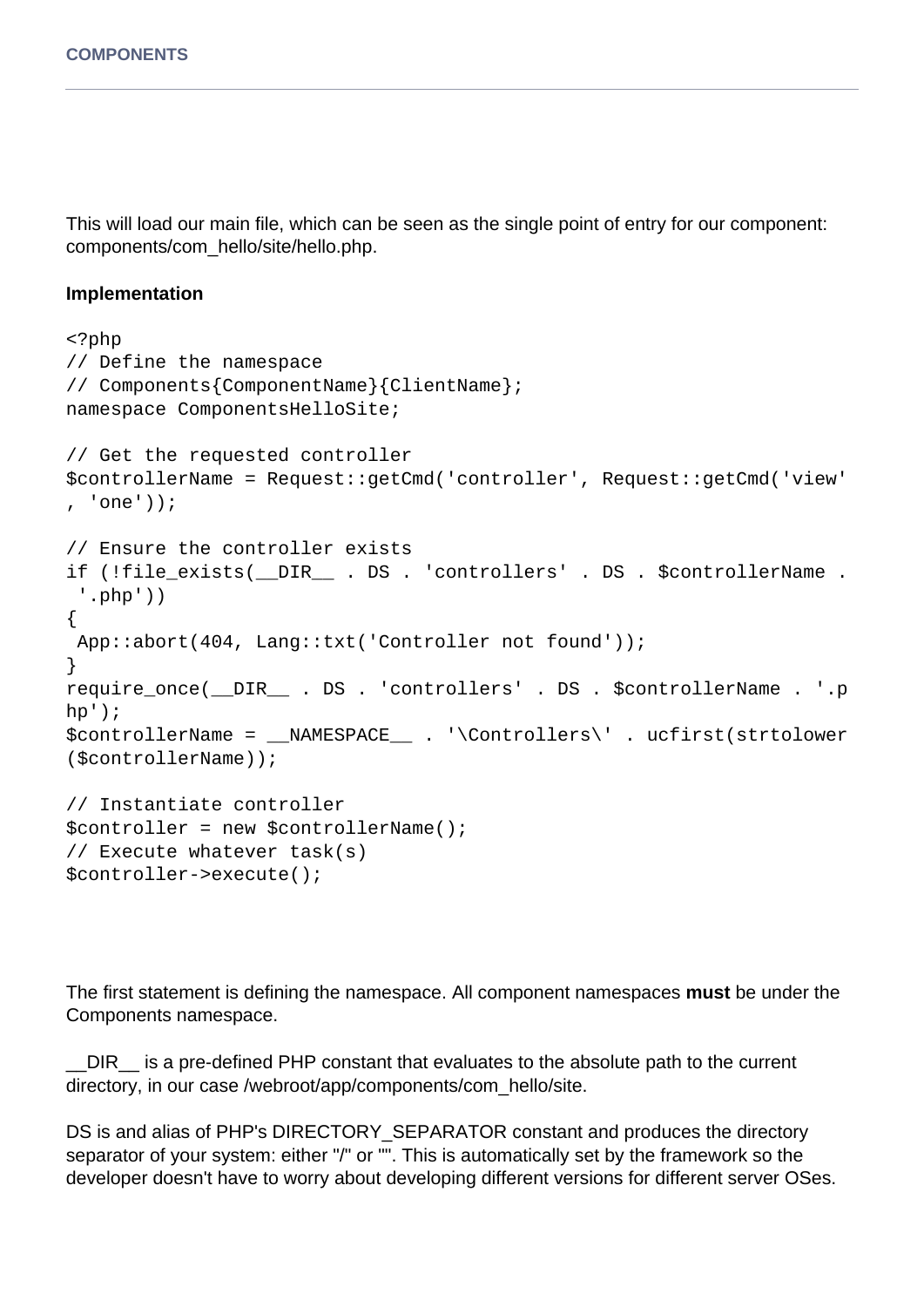Most modern systems can now handle paths designated with a forward slash "/" so use of the DS constant is no longer strictly required or necessary.

First we look for a requested controller name. There is a default set in case none has been passed or if the requested controller is not found. With the controller name, we build the class name for the controller following the standard namespaced camel-cased pattern of Components{Component name}{Client name}Controllers{Controller name}

After the controller is created, we instruct the controller to execute the task, as defined in the URL: index.php?option=com\_hello&task=sometask. If no task is set, the default task 'display' will be assumed. When display is used, the 'view' variable will decide what will be displayed. Other common tasks are save, edit, new...

The main entry point (hello.php) essentially passes control to the controller, which handles performing the task that was specified in the request.

Note that we don't use a closing PHP tag in this file: ?>. The reason for this is that we will not have any unwanted whitespace in the output code. This is default practice and will be used for all php-only files. Please see the coding Style Guide for further details.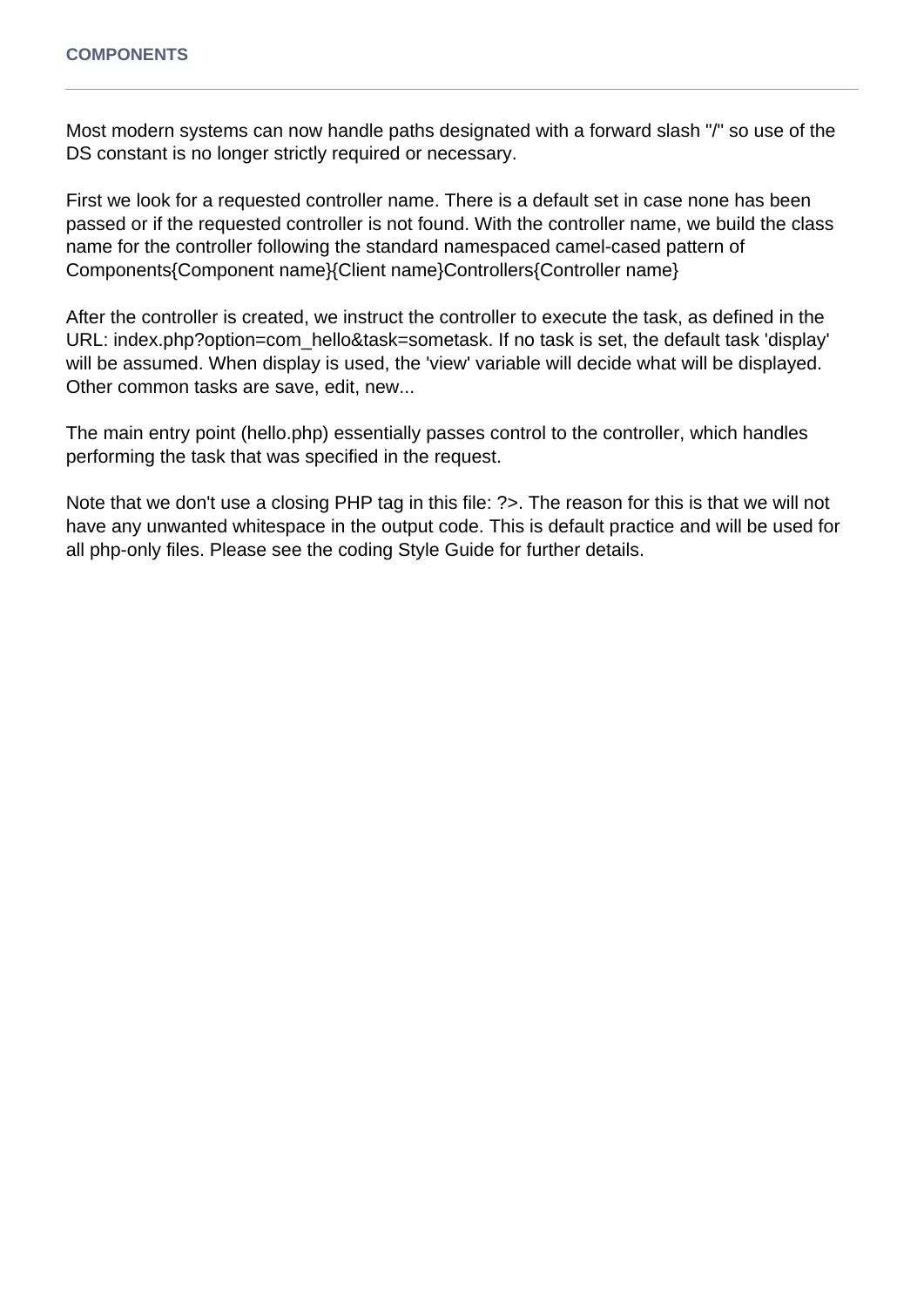# **Configuration**

### **Overview**

The framework allows the use of parameters stored in each component.

## **Defining Options**

Configuration options can also be defined in a separate file named config.xml located in the /config sub-directory of the component directory.

/app .. /components .. .. /com\_hello .. .. .. /config .. .. .. .. config.xml

The XML file's root element should be <config>. Fields are then added and grouped by fieldsets. These fieldsets correspond to the tabs located in the admin side when viewing the component's options.

```
<?xml version="1.0" encoding="utf-8"?>
<config>
 <fieldset
  name="greetings"
   label="COM_HELLOWORLD_CONFIG_GREETING_SETTINGS_LABEL"
   description="COM_HELLOWORLD_CONFIG_GREETING_SETTINGS_DESC"
 \geq <field
    name="greeting"
    type="text"
    label="COM_HELLOWORLD_FIELD_GREETING_LABEL"
    description="COM_HELLOWORLD_FIELD_GREETING_DESC"
    default=""
   />
  </fieldset>
</config>
```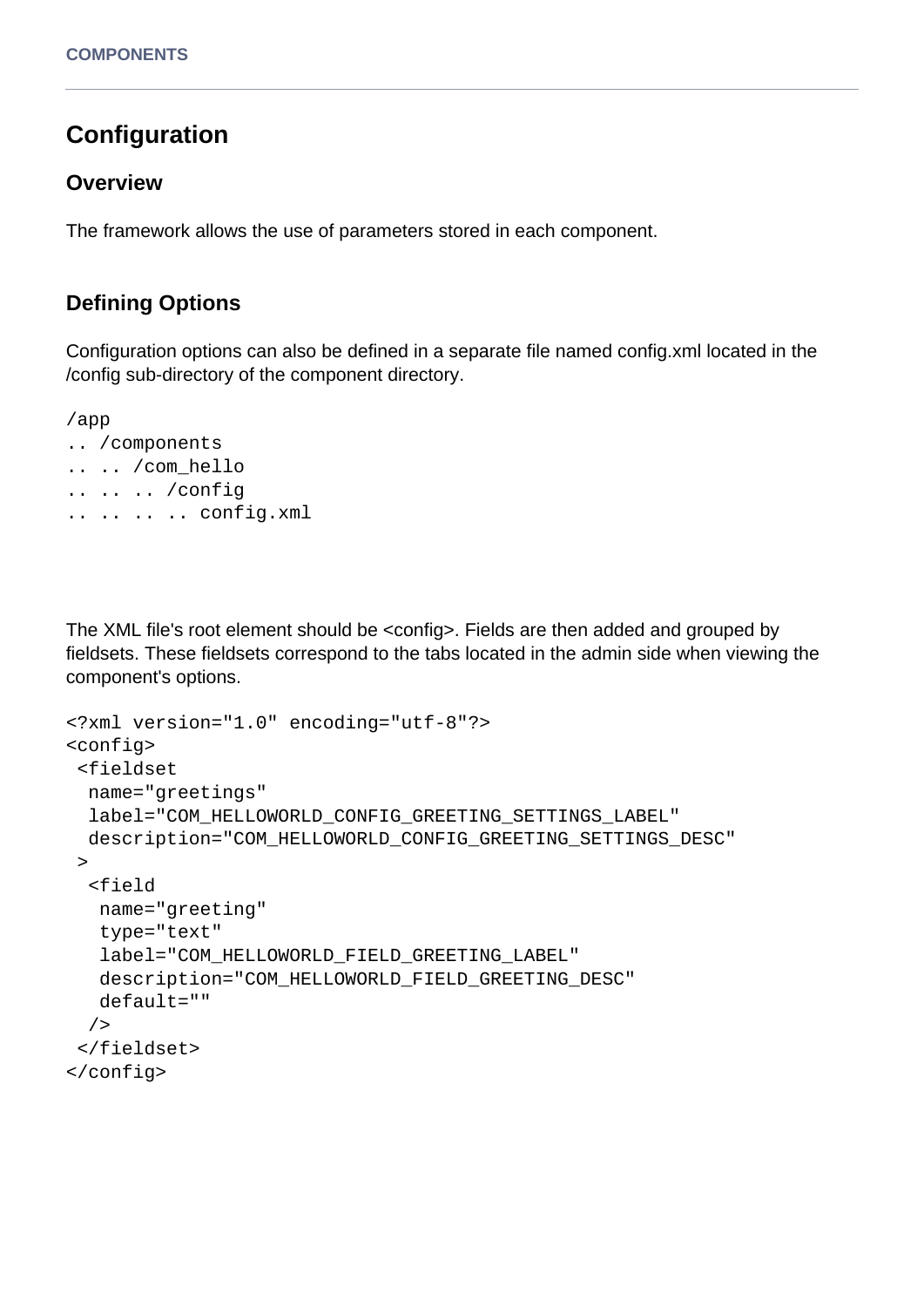It is good practice to use the component's language file to define all the appropriate strings.

## **Retrieving Values**

One may quickly retrieve the options for any component by calling the params() method on the Component facade or directly accessing the method on the underlying HubzeroComponentLoader class. This method returns a HubzeroConfigRegistry object.

```
$params = Component::params('com_hello');
```

```
echo $param->get('greeting');
```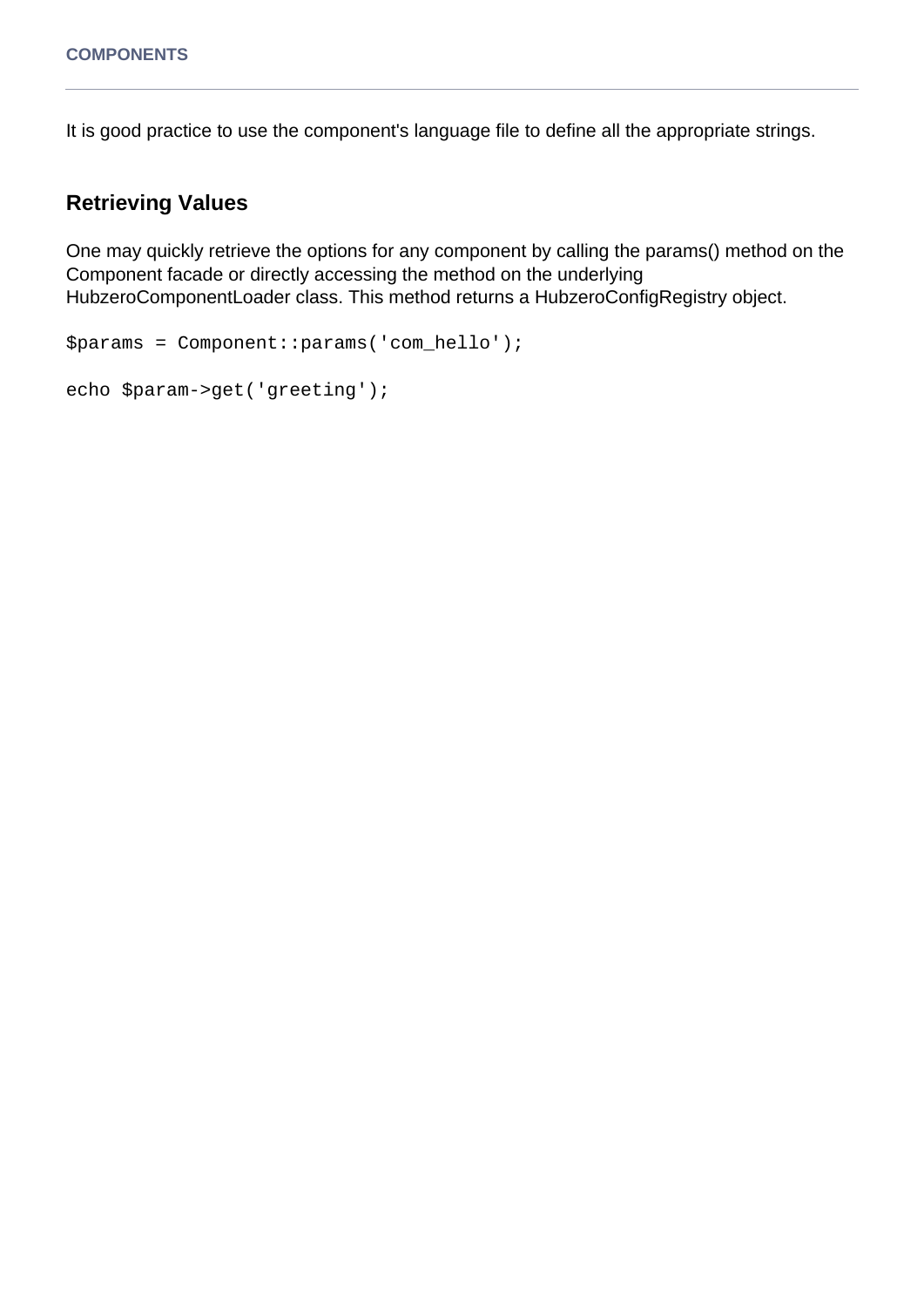# **Routing**

### **Overview**

All components can be accessed through a query string by using the option parameter which will equate to the name of the component. For example, to access the "Blog" component, you could type http://yourhub.org/index.php?option=com\_blog.

When SEF URLs are being employed, the first portion after the site name will almost always be the name of a component. For the URL http://yourhub.org/blog, the first portion after the slash translates to the component com\_blog. If a matching component cannot be found, routing will attempt to match against an article section, category, and/or page alias.

While not required, most components will have more detailed routing instructions that allow SEF URLs to be made from and converted back into query strings that pass necessary data to the component. This is done by the inclusion of a file called router.php.

## **The Router**

Every router.php file has a class with two methods: build() which takes a query string and turns it into a SEF URL and parse() which deconstructs a SEF URL back into a query string to be passed to the component.

```
<?php
namespace ComponentsExampleSite;
use HubzeroComponentRouterBase;
class Router extends Base
\{ public function build(&$query)
 \{$segments = array();
   if (!empty($query['task']))
   {
    $segments[] = $query['task'];
    unset($query['task']);
   }
   if (!empty($query['id']))
   {
    $segments[] = $query['id'];
    unset($query['id']);
   }
```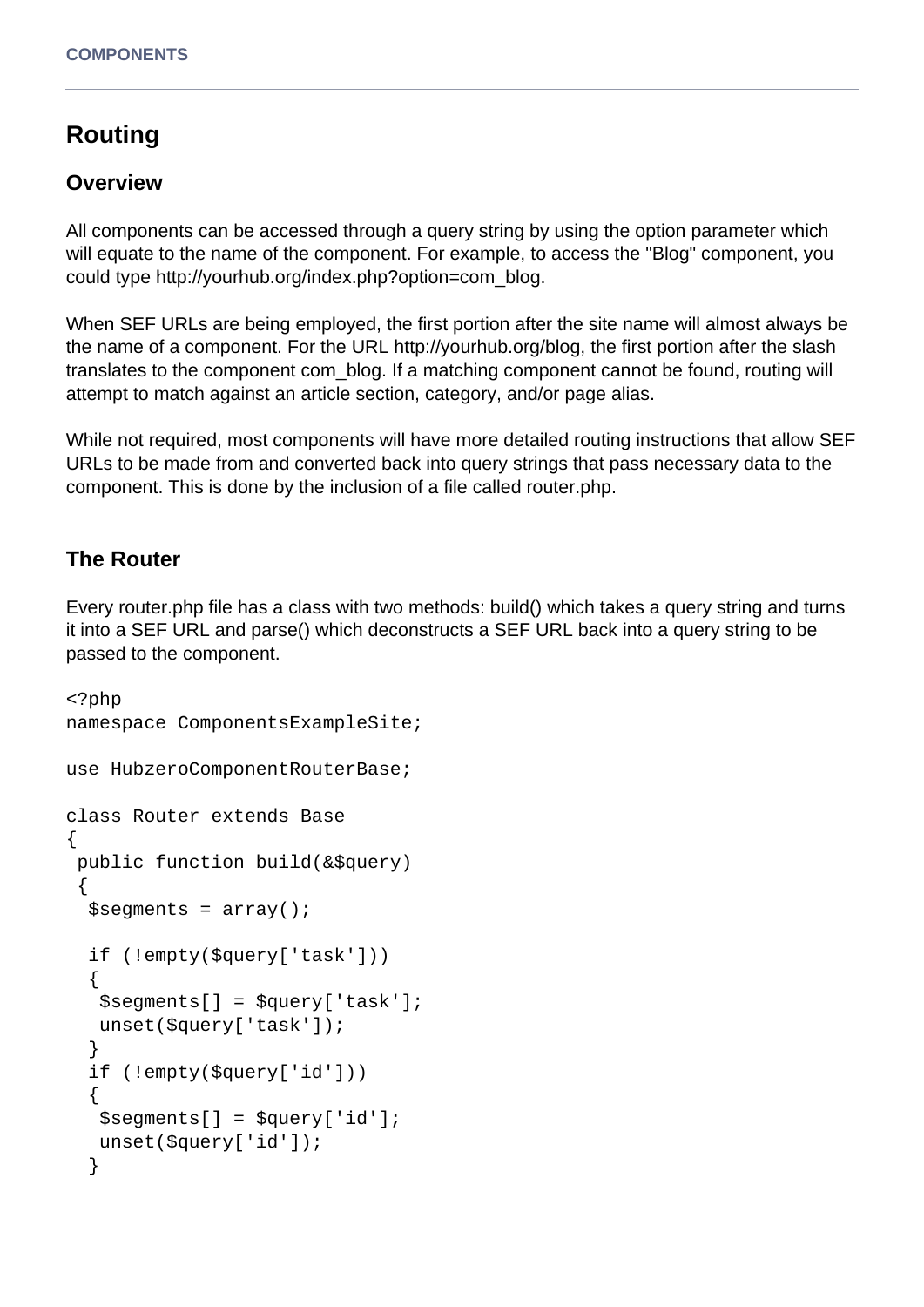```
 if (!empty($query['format']))
   {
    $segments[] = $query['format'];
   unset($query['format']);
   }
  return $segments;
  }
 public function parse($segments)
  {
  $vars = array();
   if (empty($segments))
  \{ return $vars;
   }
   if (isset($segments[0]))
  \{ $vars['task'] = $segments[0];
   }
   if (isset($segments[1]))
  {
    $vars['id'] = $segments[1];
   }
   if (isset($segments[2]))
   {
    $vars['format'] = $segments[2];
   }
      return $vars;
  }
}
```
#### **The build() Method**

This method is called when using Route::url(). Route::url() passes the query string (minus the option={componentname} portion) to the method which returns an array containing the necessary portions of the URL to be constructed in the order they need to appear in the final SEF URL.

```
// $query = 'task=view&id=123&format=rss'
public function build(&$query)
```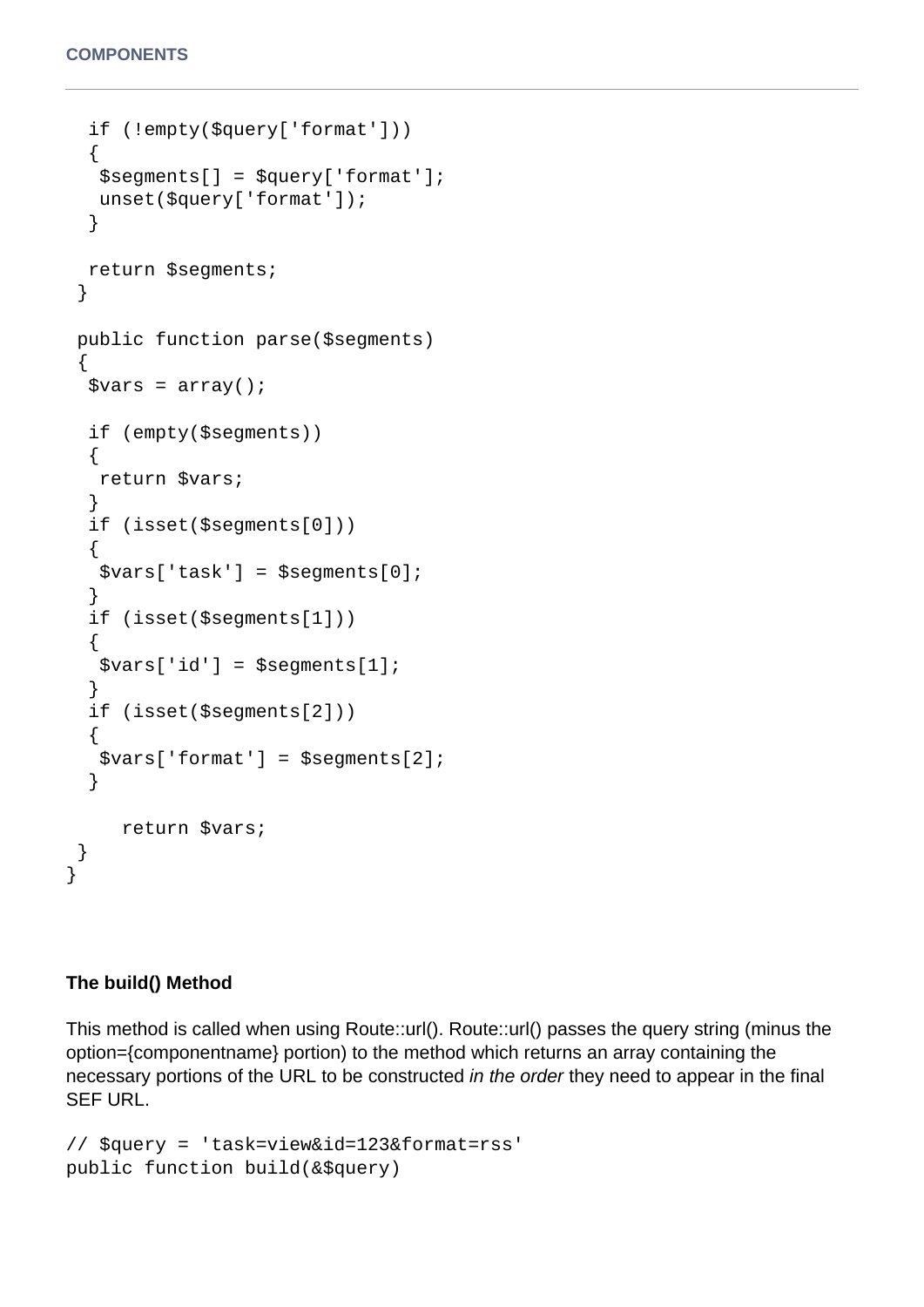```
{
$segments = array();
 if (!empty($query['task']))
  {
   $segments[] = $query['task'];
   unset($query['task']);
  }
 if (!empty($query['id']))
 {
   $segments[] = $query['id'];
   unset($query['id']);
  }
 if (!empty($query['format']))
 \{ $segments[] = $query['format'];
 unset($query['format']);
  }
 return $segments;
}
```
### Will return:

Array( 'view', '123', 'rss' );

This will in turn be passed back to Route::url() which will construct the final SEF URL of example/view/123/rss.

#### **The parse() Method**

This method is automatically called on each page view. It is passed an array of segments of the SEF URL that called the page. That is, a URL of example/view/123/rss would be separated by the forward slashes with the first segment automatically being associated with a component name. The rest are stored in an array and passed to parse() which then associates each segment with an appropriate variable name based on the segment's position in the array.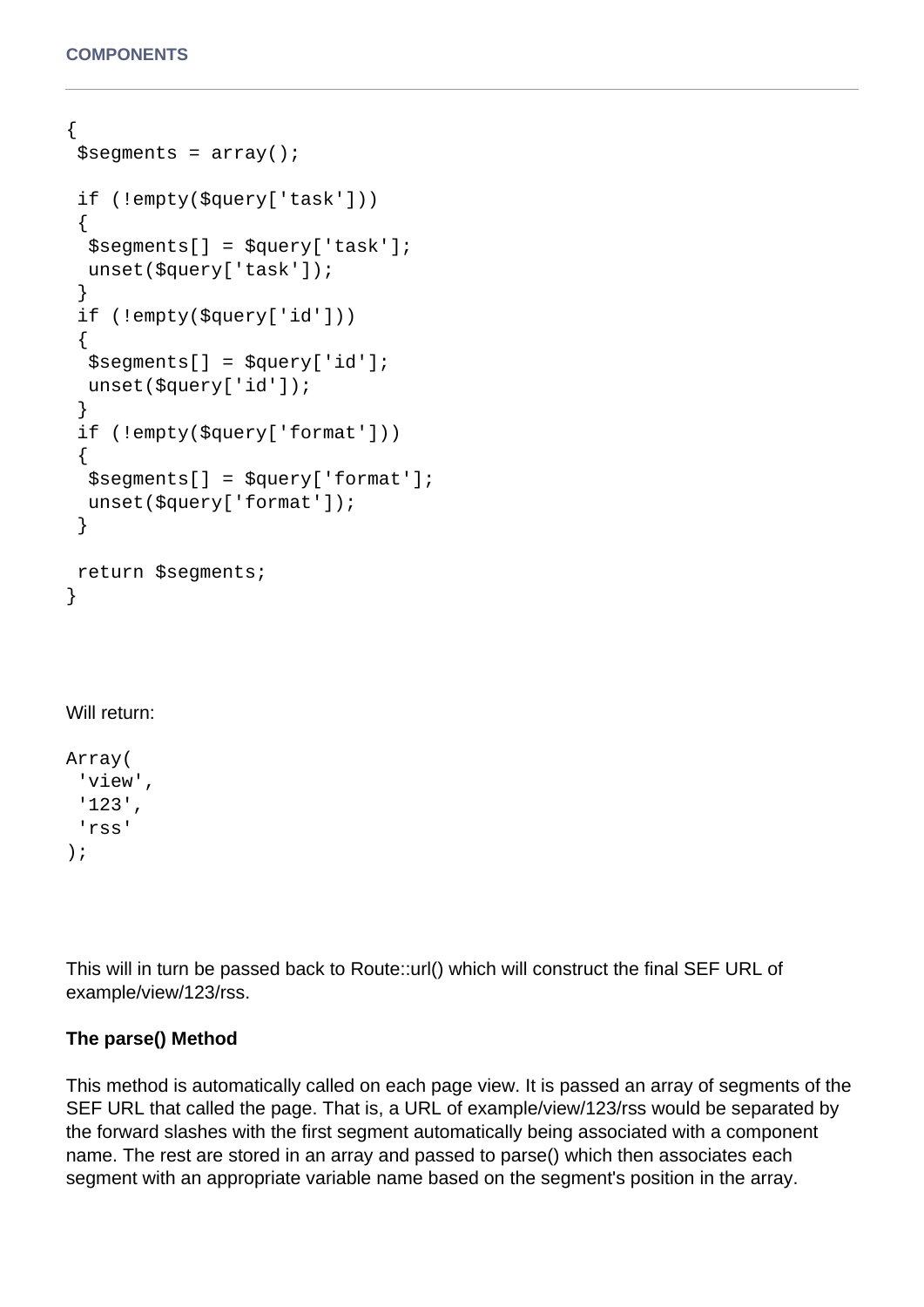```
public function parse($segments)
{
 $vars = array();
  if (empty($segments))
  {
   return $vars;
  }
  if (isset($segments[0]))
 \{ $vars['task'] = $segments[0];
  }
  if (isset($segments[1]))
  {
   $vars['id'] = $segments[1];
  }
  if (isset($segments[2]))
  {
   $vars['format'] = $segments[2];
  }
     return $vars;
}
```
**Note:** Position of segments is very important here. A URL of example/view/123/rss could yield completely different results than a URL of example/rss/view/123.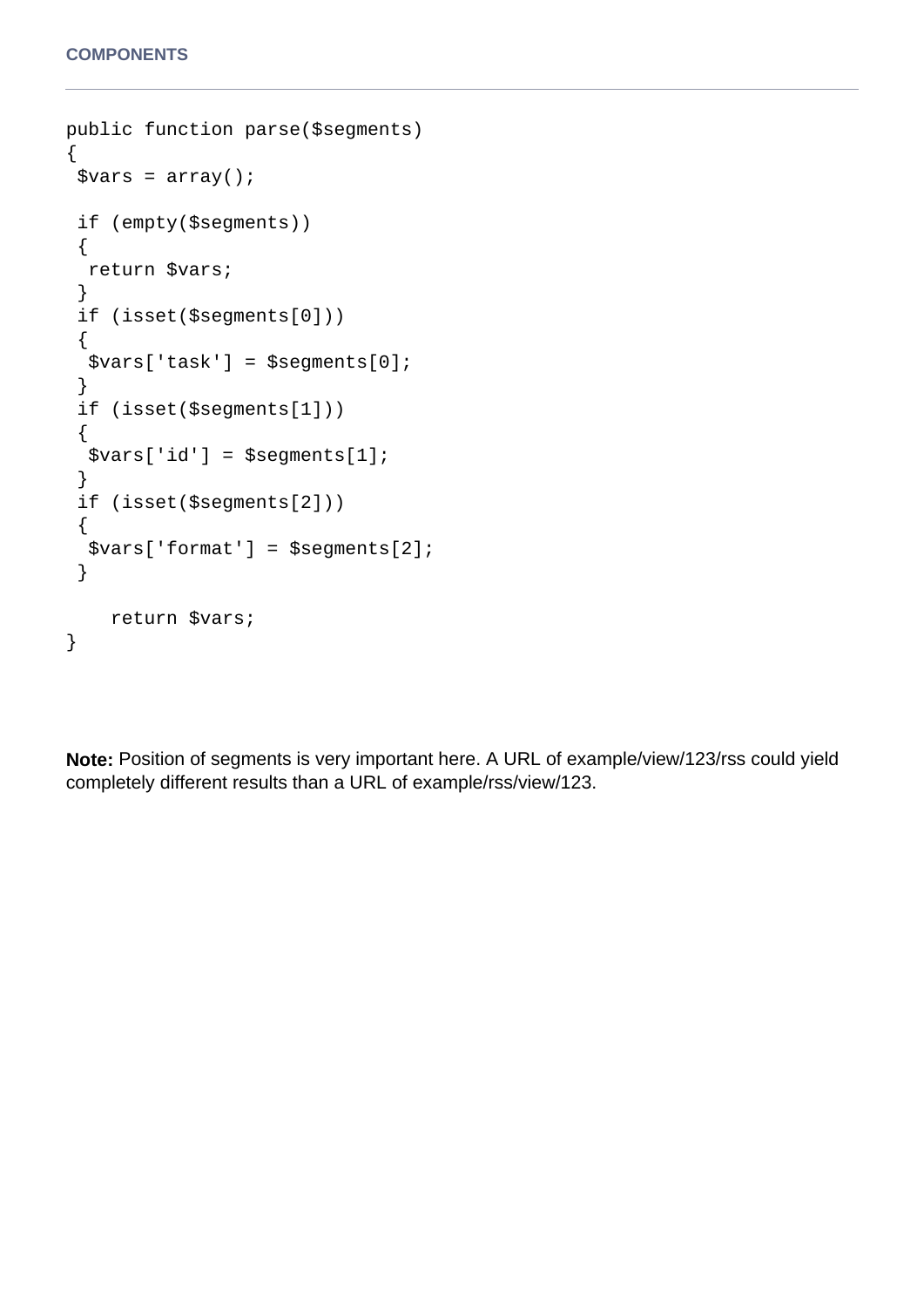## **Assets**

#### **Overview**

Frequently, components will make use of their styles, images, and scripts to further enhance the interface and user experience. There are a number of helpers to make adding CSS and Javascript to the document a quick and easy process.

## **Directory Structure & Files**

Assets are stored in the same directory as the entry point, views, and controllers for each client type of a component. This means, for example, the administrative side and front-end of a component may make use of completely different assets.

While there are no hard rules on the placement and organization of the files, it is highly recommended to follow the structure detailed below as it helps keep both small and large projects clean, organized, and allows for several helper methods (detailed in the "Helpers" section) to function, eliminating the tedious need for path building and file existence checking before attaching to the document.

All assets are stored within an assets folder, which is further sub-divided by asset type. The most common types being js (javascript), css (cascading stylesheets), and img (images) but may also contain any other asset such as fonts, less, and so on.

```
/app
.. /components
.. .. /{ComponentName}
.. .. .. /{ClientName}
.. .. .. .. /assets
.. .. .. .. .. /css
.. .. .. .. .. /img
.. .. .. .. .. /js
```
### **Helpers**

The HubzeroComponentSiteController and HubzeroComponentView classes bring with them some useful methods for pushing StyleSheets and JavaScript assets to the document and building paths to images. These methods can be called from within a controller or a component view.

#### **Cascading Stylesheets**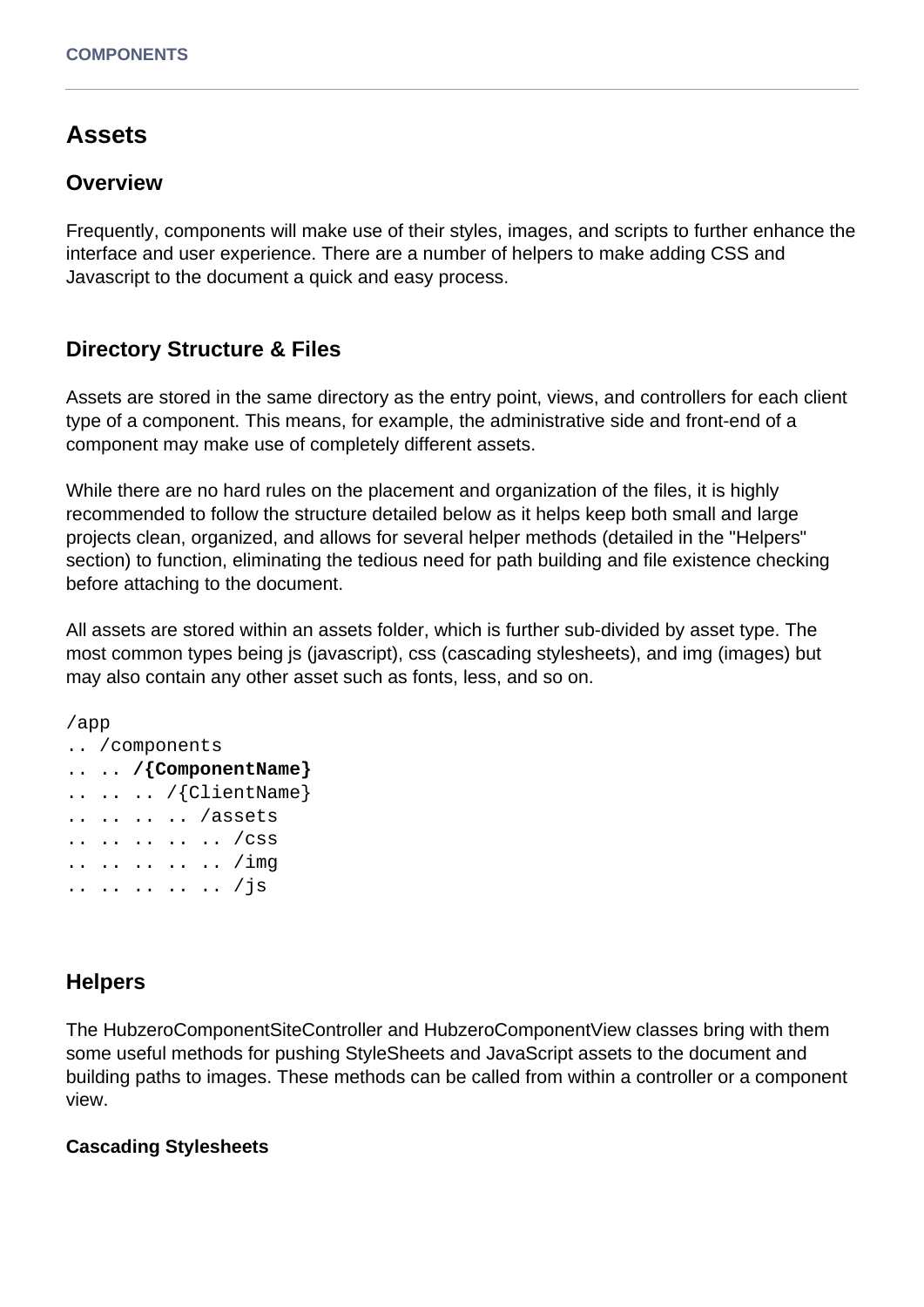The css() method provides a quick and convenient way to attach stylesheets. It accepts two arguments:

- 1. The name of the stylesheet to be pushed to the document (file extension is optional). If no name is provided, the name of the component (without the com\_ prefix) will be used. For instance, if called within a view of the members component com\_members, the system will look for a stylesheet named members.css.
- 2. The name of the extension to look for the stylesheet. This accepts either module, component or plugin name and will follow the same naming conventions used for extension directories (e.g. "com\_tags", "mod\_login", etc). Passing an extension name of "system" will retrieve assets from the core system assets (/core/assets).

For the defined stylesheet to be found, the assets **must** be organized as described in the "Directory Structure & Files" section.

Method chaining is also allowed.

```
<?php
// Push a stylesheet to the document
$this->css()
       ->css('another');
?>
... view HTML ...
```
#### **Javascript**

Similarly, a js() method is available for pushing javascript assets to the document. The arguments accepted are the same as the css() method described above.

```
<?php
// Push some javascript to the document
$this->is() ->js('another');
?>
... view HTML ...
```
#### **Images**

Finally, a img() method is available for building paths to images within the component's assets directory. Unlike the css() and js() methods, this helper does not add anything to the global document object and, instead, simply returns an absolute file path.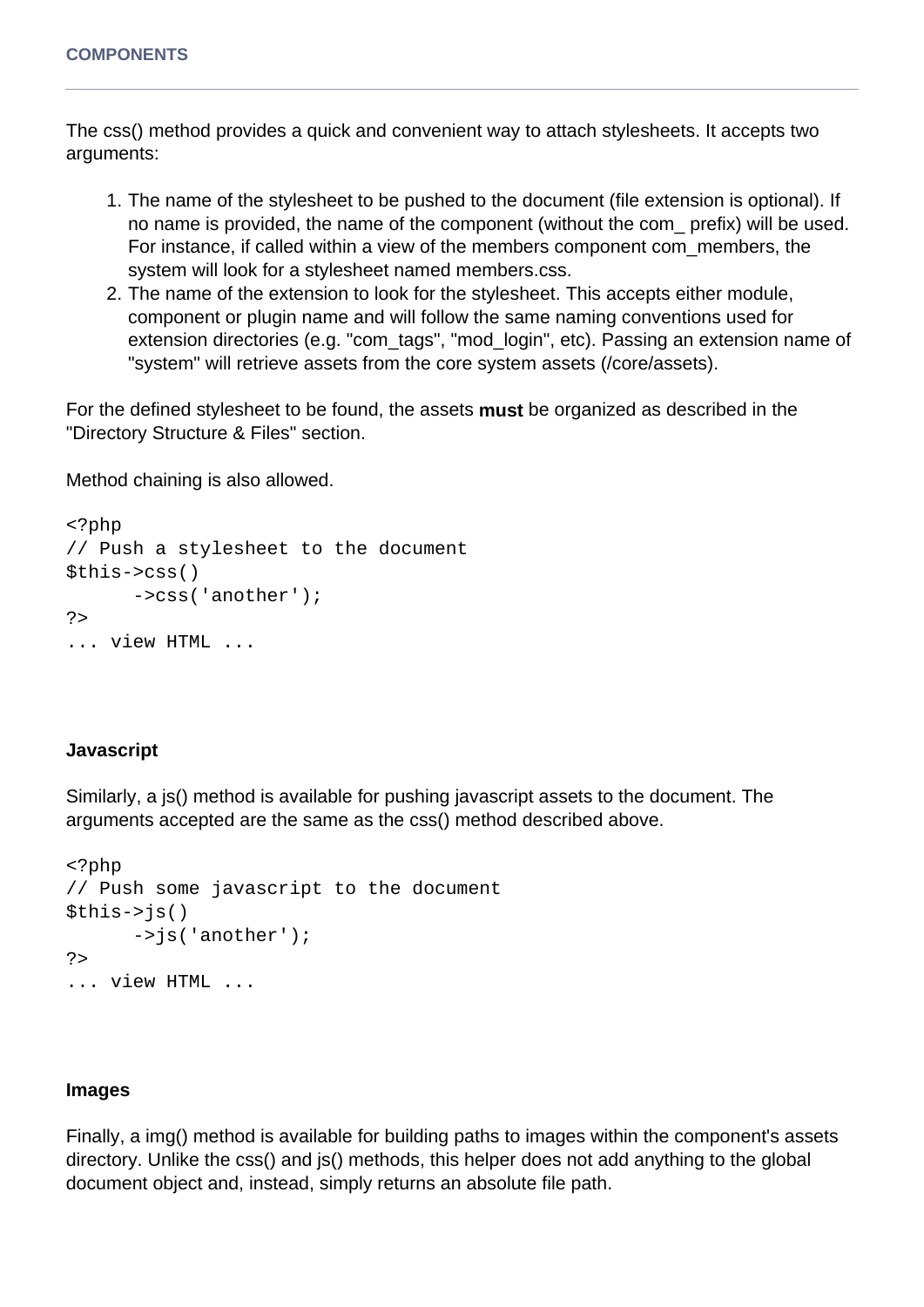Given the following directory structure:

```
/app
.. /components
.. .. /{ComponentName}
.. .. .. /{ClientName}
.. .. .. .. /assets
.. .. .. .. .. /img
.. .. .. .. .. .. picture.png
```
From a component view:

```
<!-- Generate the path to the image -->
<img src="<?php echo $this->img('picture.png'); ?>" alt="My picture" /
>
```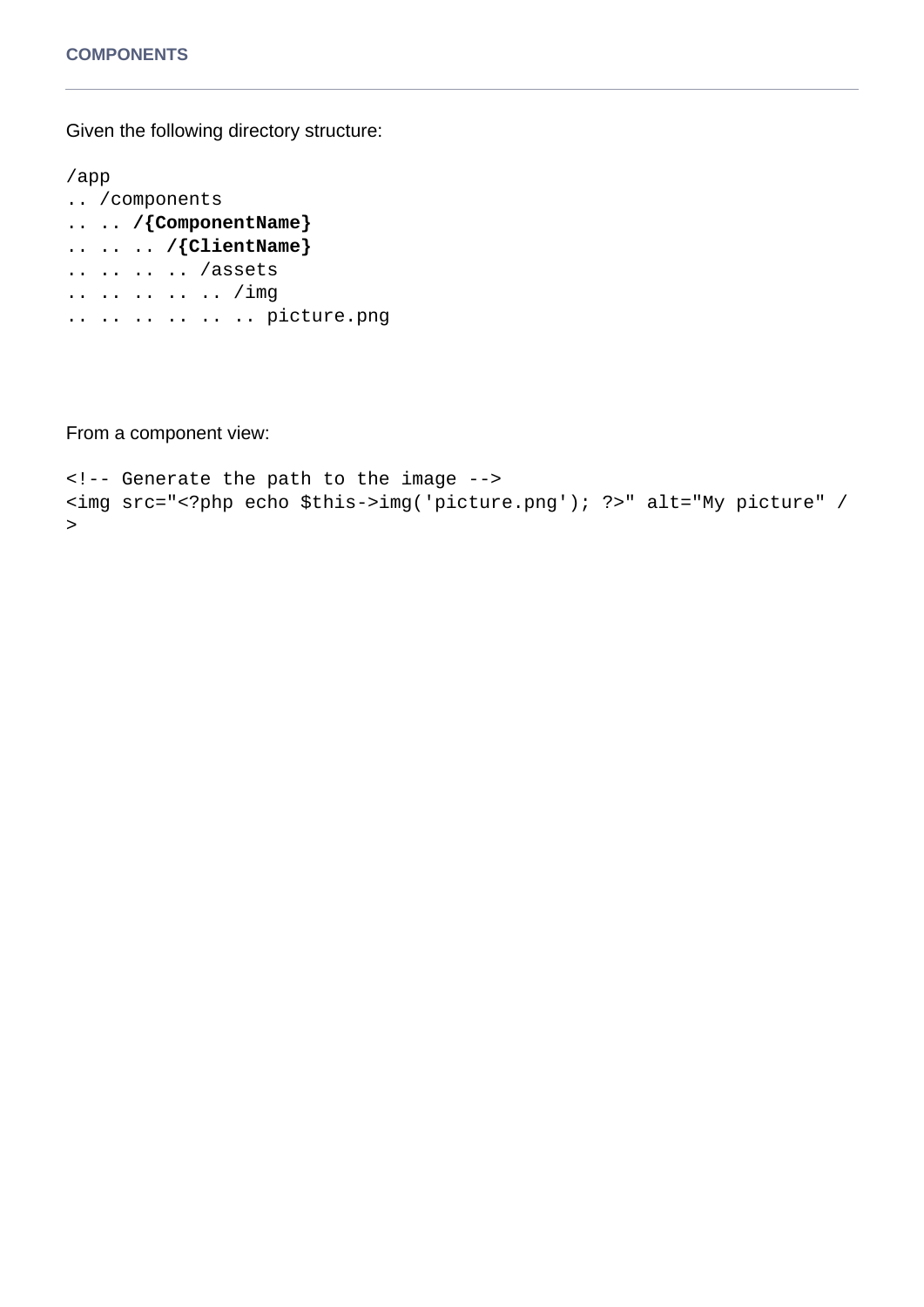## **Views**

## **Directory Structures & Files**

Views are written in PHP and HTML and have a .php file extension. View scripts are placed in /com\_{component name}/{client}/views/, where they are further categorized by the /{viewname}/tmpl. Within these subdirectories, you will then find and create view scripts that correspond to each controller action exposed; in the default case, we have the view script display.php.

```
/app
   /components
     /com_{componentname}
       /{client [site, admin]}
          /views
            /{viewname}
              /tmpl
                default.php
```
Overriding module and component presentation in templates is further explained in the [Templates: Overrides](/documentation/22/webdevs/templates.overrides) section.

#### **Creating A View**

The task of the view is very simple: It retrieves the data to be displayed and pushes it into the template.

```
// Instantiate a new view
$view = new HubzeroComponentView(array(
    'name' => $this->_controller,
     'layout' => 'foo'
));
// Assign data to the view
$view->greetings = 'Hello';
// Echo out the results
$view->display();
```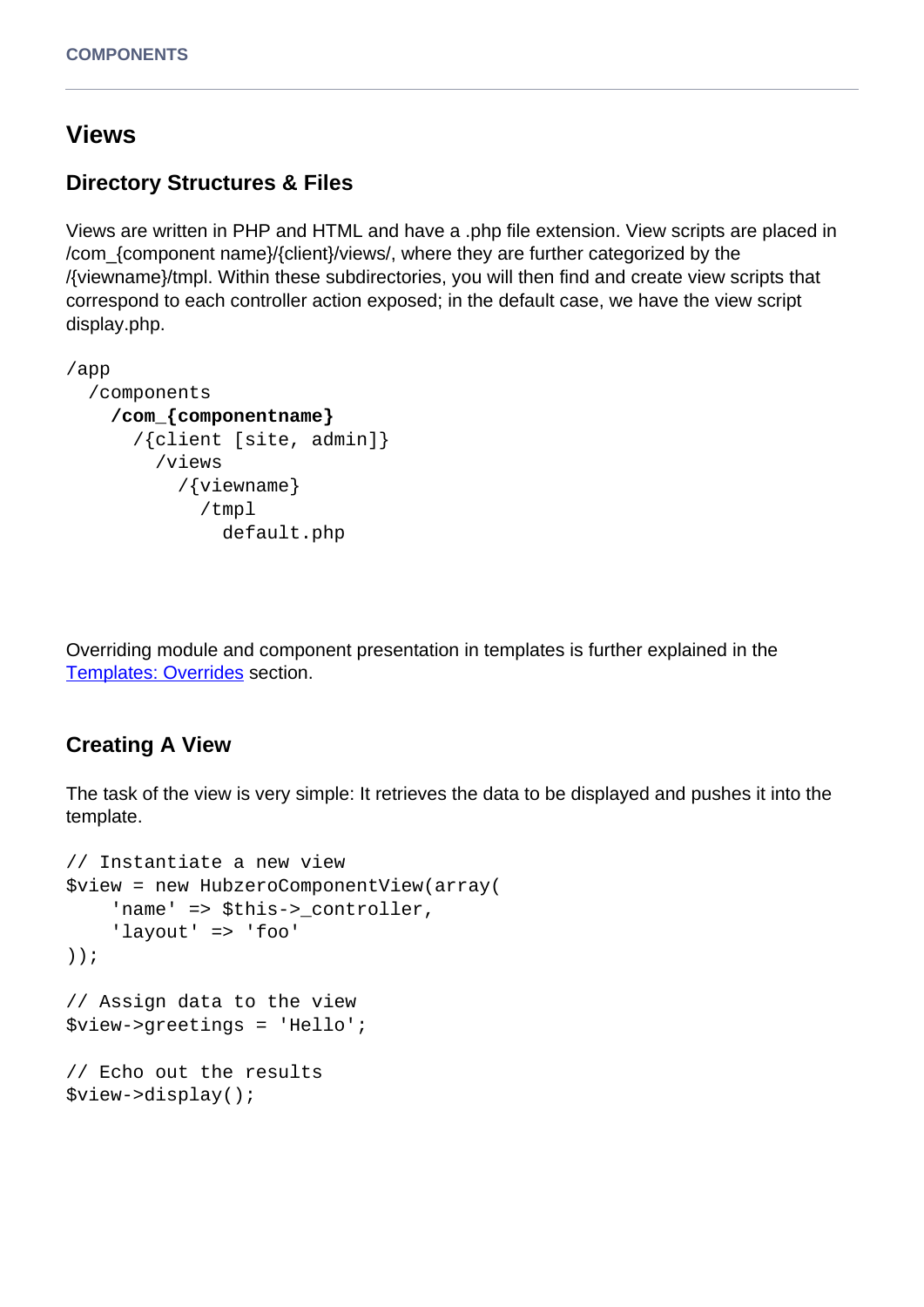In the above example, the view constructor is passed an array of options. The two most important options are listed: name, which is the folder to look for the view file in and will typically correspond to the current controller's name, and layout, which is the specific view file to load. If no layout is specified, the layout is typically auto-assigned to the current task name. So, if the controller in the example code is one, the directory structure would look as follow:

```
/com_example
     /views
          /one
               /tmpl
                   /foo.php
```
#### **Method Chaining**

All Hubzero view objects support method chaining for brevity and ease of use.

```
// Instantiate a new view
$view = new HubzeroComponentView(array(
     'name' => $this->_controller,
     'layout' => 'foo'
));
$view->set('greetings', 'Hello')
       ->setLayout('bar')
       ->display();
```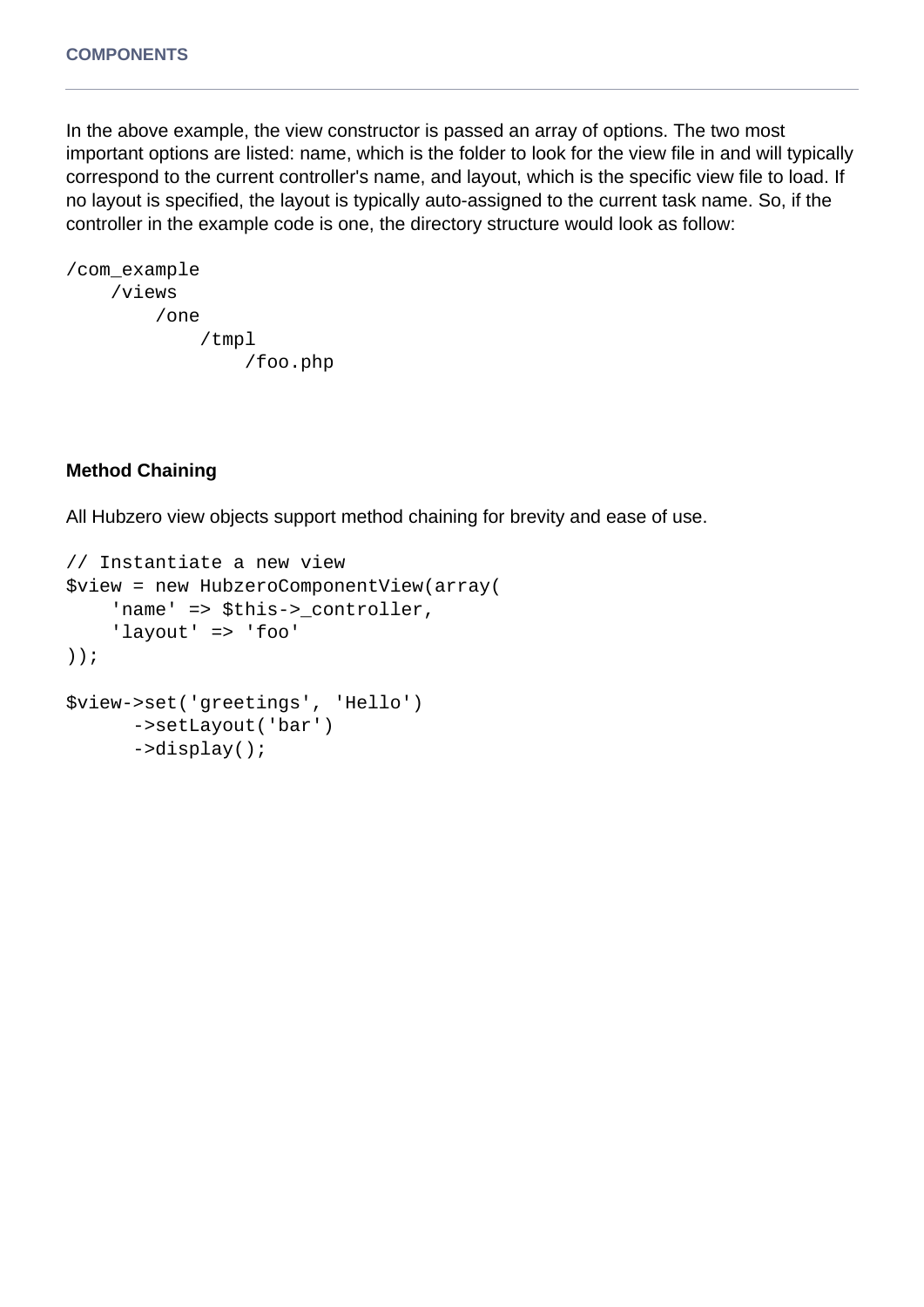## **Languages**

### **Setup**

Language files are setup as key/value pairs. A key is used within the component's code and the translator retrieves the associated string for the given language. The following code is an extract from a typical component language file.

```
; Module - Hellow World (en-US)
COM_HELLOWORLD_LABEL_USER_COUNT = "User Count"
COM_HELLOWORLD_DESC_USER_COUNT = "The number of users to display"
COM_HELLOWORLD_RANDOM_USERS = "Random Users for Hello World"
COM_HELLOWORLD_USER_LABEL = "%s is a randomly selected user"
```
Translation keys can be upper or lowercase or a mix of the two and may contain underscores but no spaces. HUBzero convention is to have keys all uppercase with words separated by underscores, following a pattern of COM\_{ComponentName}\_{Text} for naming. Adhering to this naming convention is not required but is strongly recommended as it can help avoid potential translation collisions.

See the [Languages](/documentation/22/webdevs/extensions.languages) overview for details.

#### **Translating Text**

Below is an example of accessing the translate helper:

```
<p><?php echo Lang::txt("COM_EXAMPLE_MY_LINE"); ?></p>
```
Lang::txt is used for both simple strings and strings that require dynamic data passed to them for variable replacement.

```
<p><?php echo Lang::txt('Hello %s. How are you?', $name); ?></p>
```
Strings or keys not found in the current translation file will output as is.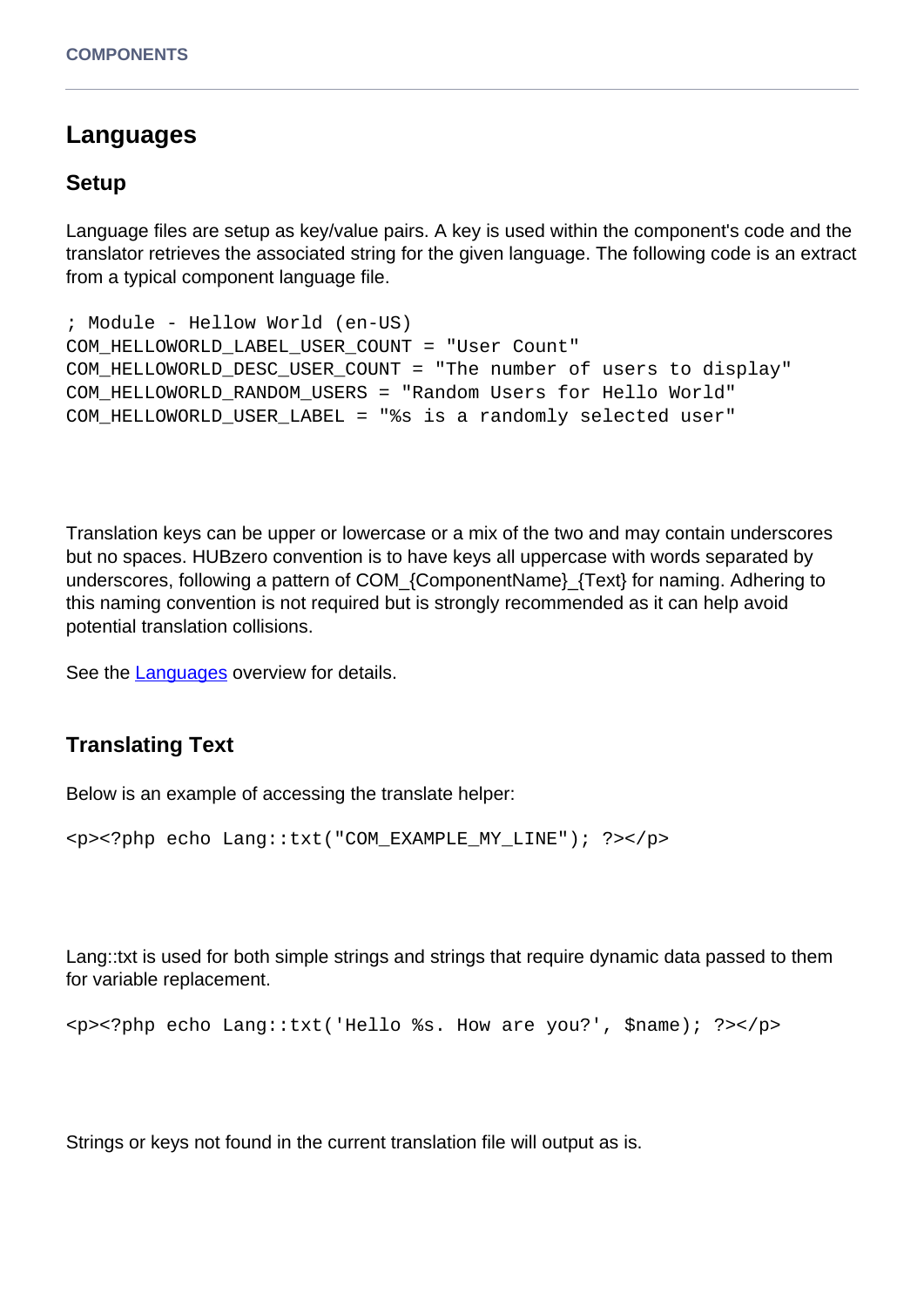See the **Languages** overview for details.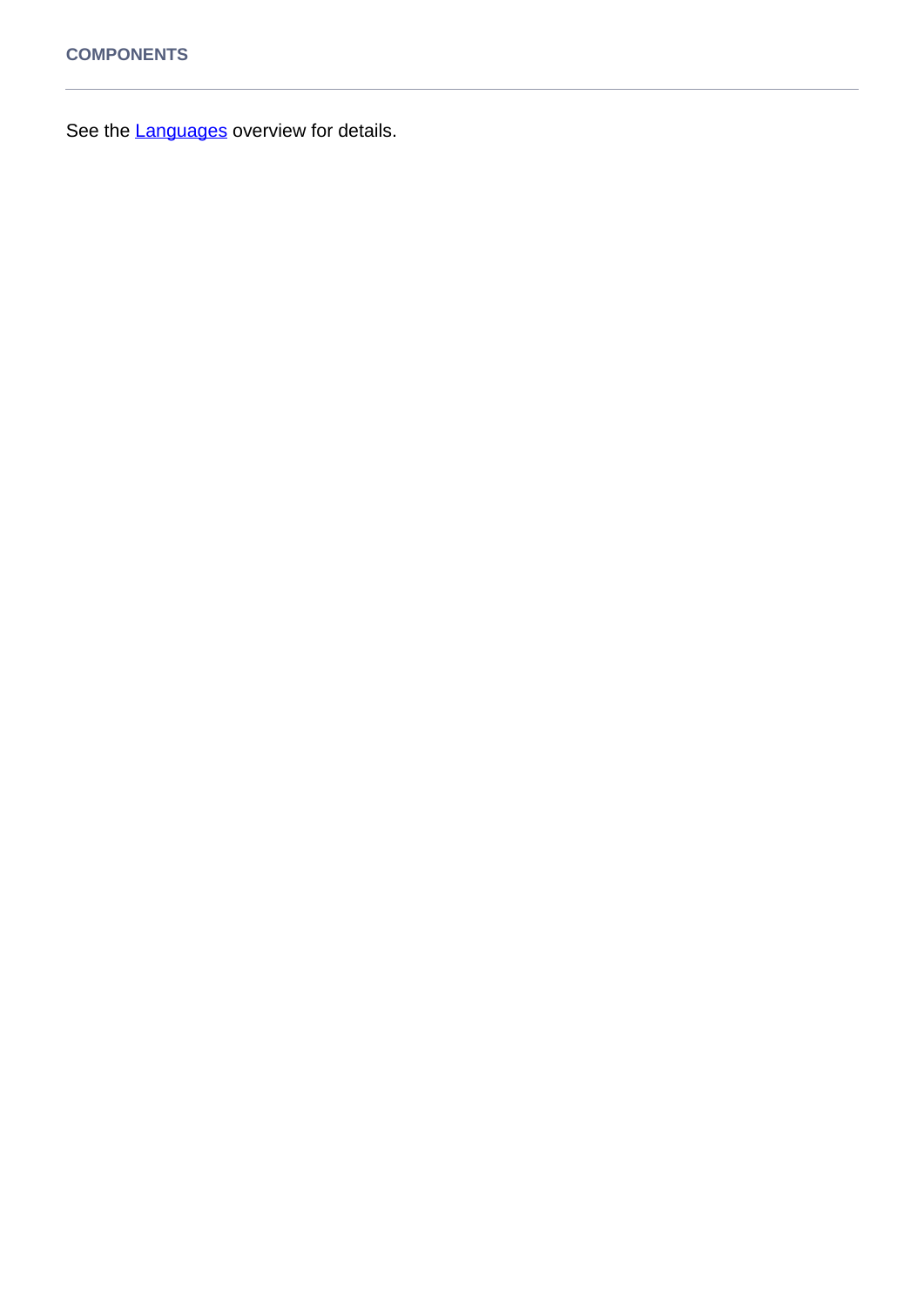# **Models**

### **Overview**

The concept of model gets its name because this class is intended to represent (or 'model') some entity.

## **Creating A Model**

All HUBzero models extend the HubzeroBaseModel class. The naming convention for models in the framework is that the class name starts with the name of the component, followed by 'model', followed by the model name. Therefore, our model class is called ComponentsHelloModelsHello.

```
<?php
namespace ComponentsHelloModels;
use HubzeroBaseModel;
/**
  * Hello Model
  */
class Hello extends Model
{
     /**
     * Gets the greeting
     *
     * @return string The greeting to be displayed to the user
     */
     public function getGreeting()
    \{ return 'Hello, World!';
     }
}
```
You will notice a lack of include, require, or import calls. Hubzero classes are autoloaded and map to files located in the /core/libraries/Hubzero directory. See more on [naming conventions](/documentation/22/webdevs/conventions).

### **Using A Model**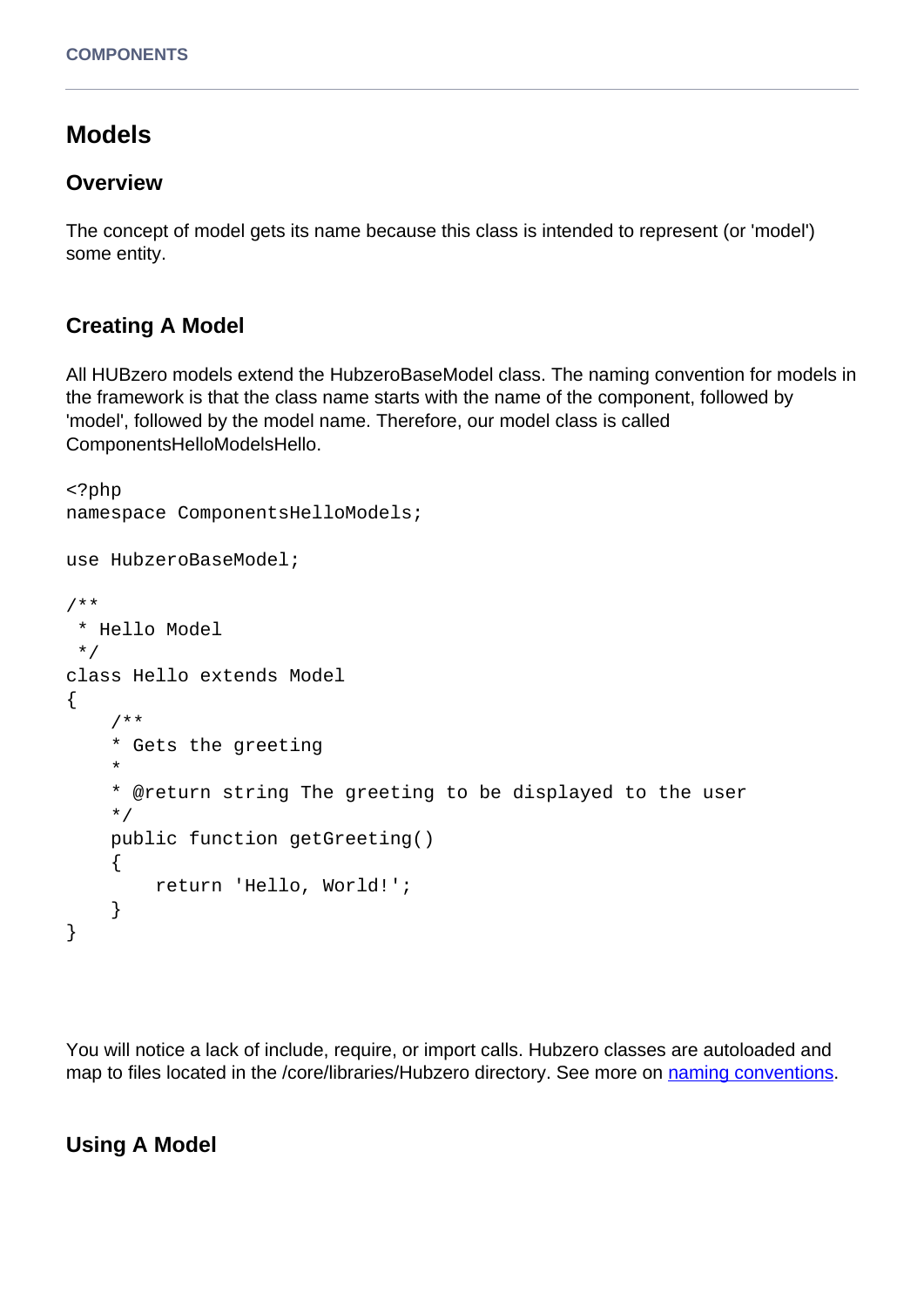Here's an example of using a model with our Hello component (com\_hello).

```
<?php
namespace ComponentsHelloSiteControllers;
use HubzeroComponentSiteController;
use ComponentsHelloModelsHello;
/**
  * Controller for the HelloWorld Component
  */
class Greetings extends SiteController
\{ public function display()
 \{ $model = new Hello();
   $greeting = $model->getGreeting();
   $this->set('greeting', $greeting)
         ->display();
  }
}
```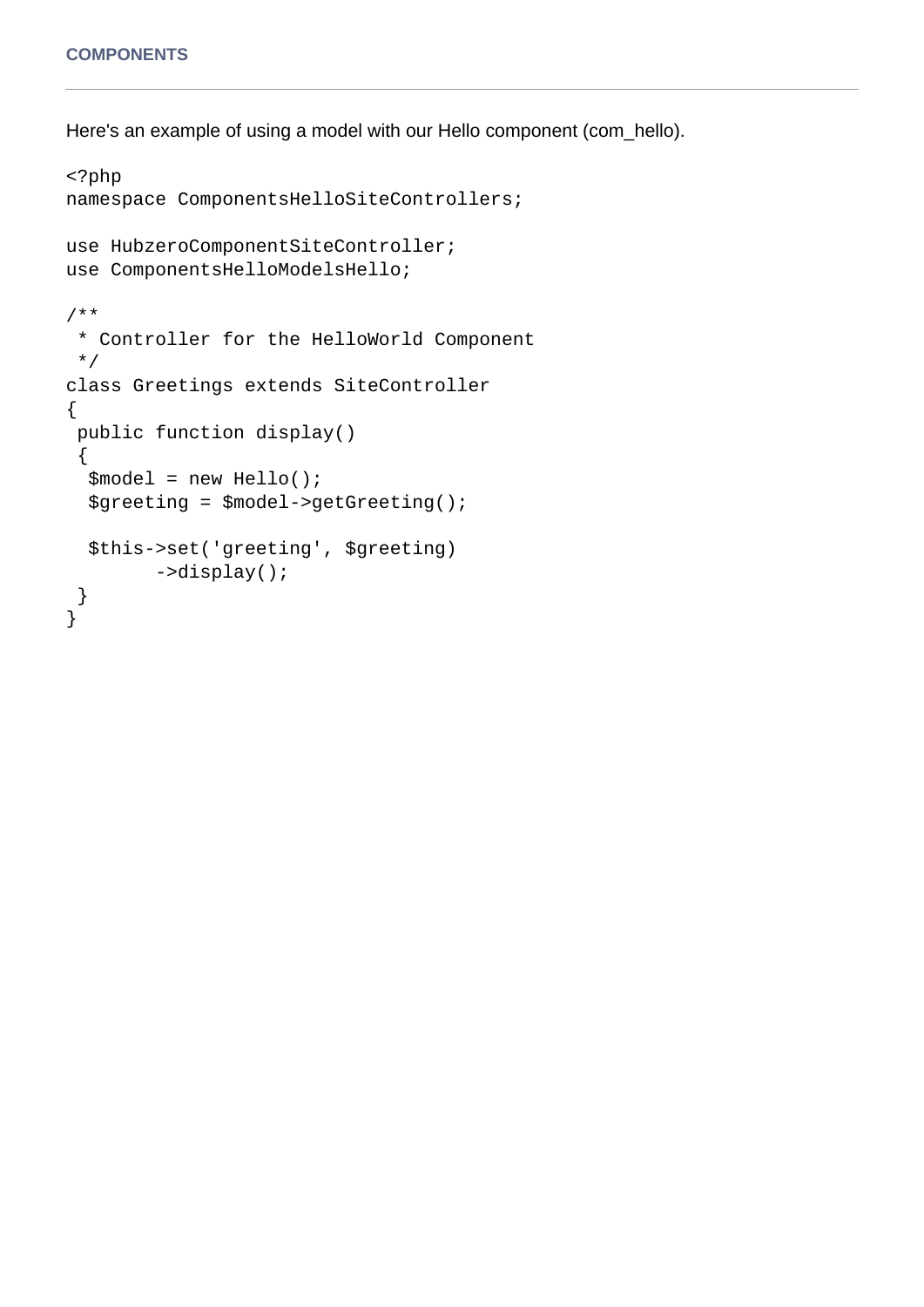# **Helpers**

#### **Overview**

A helper class is a class filled with static methods and is usually used to isolate a "useful" algorithm. They are used to assist in providing some functionality, though that functionality isn't the main goal of the application. They're also used to reduce the amount of redundancy in your code.

## **Implementation**

Helper classes are stored in the helpers sub-directory of your component folder. As with all other classes, naming follows the PSR-0 convention and are within the Components namespace. Therefore, our helper class is called ComponentsHelloHelpersOutput.

Here's our com\_hello/helpers/output.php helper class:

```
<?php
namespace ComponentsHelloHelpers;
/**
  * Hello World Component Helper
  */
class Output
{
  /**
   * Method to make all text upper case
   *
   * @param string $txt
   * @return string
   */
  public static function shout($txt='')
  {
   return strToUpper($txt).'!';
  }
}
```
We have one method in this class that takes all strings passed to it and returns them uppercase with an exclamation point attached to the end. To use this helper, we do the following: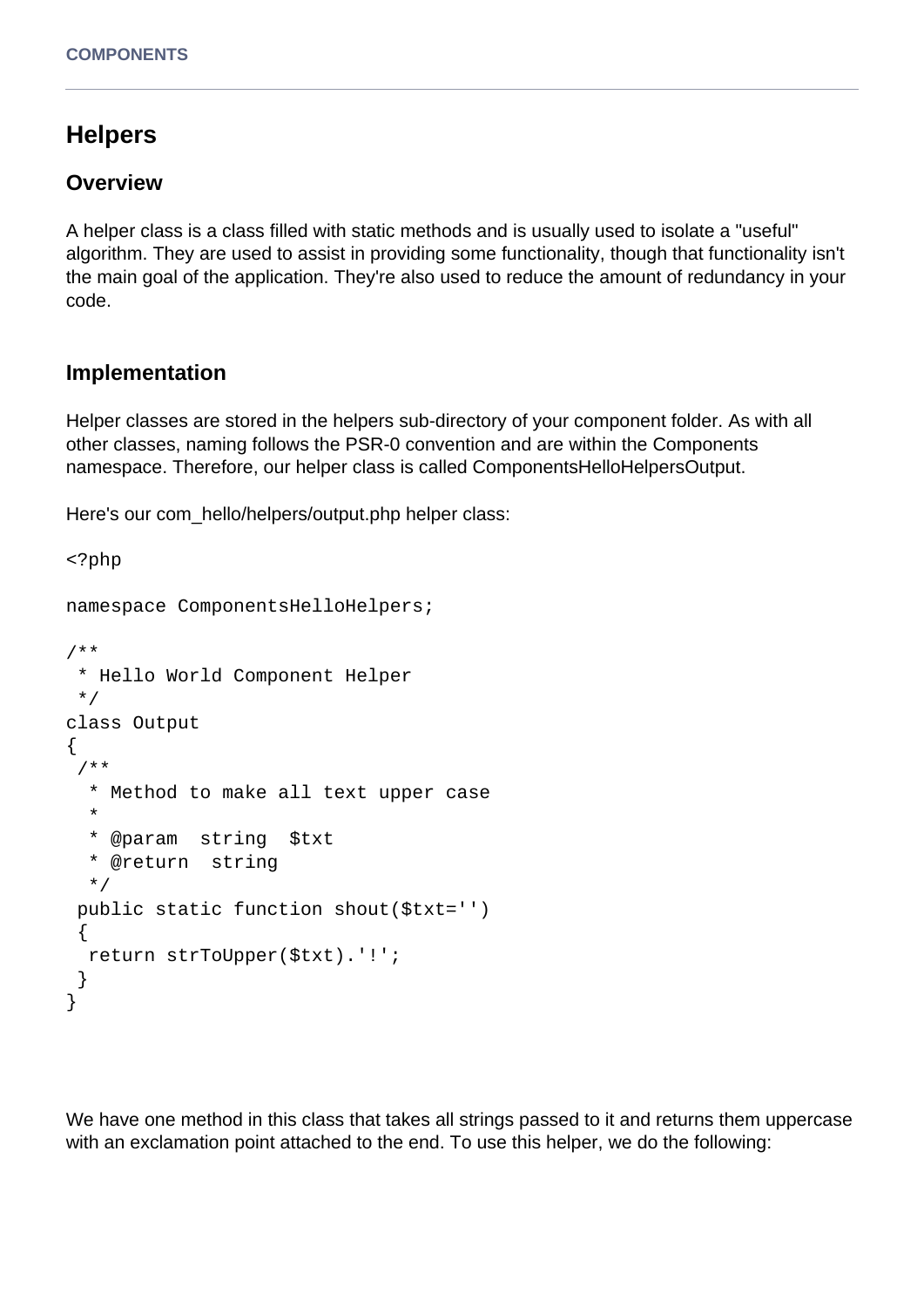#### <?php

```
namespace ComponentsHelloSiteControllers;
use HubzeroComponentSiteController;
use ComponentsHelloHelpersOutput;
class Greetings extends SiteController
\left\{ \right. public function displayTask()
 \{ include_once(dirname(dirname(__DIR__)) . DS . 'helpers' . DS . 'outp
ut.php');
   $greeting = Output::shout('Hello World');
   $this->view
                    ->set('greeting', $greeting)
                    ->display(); 
  } 
}
```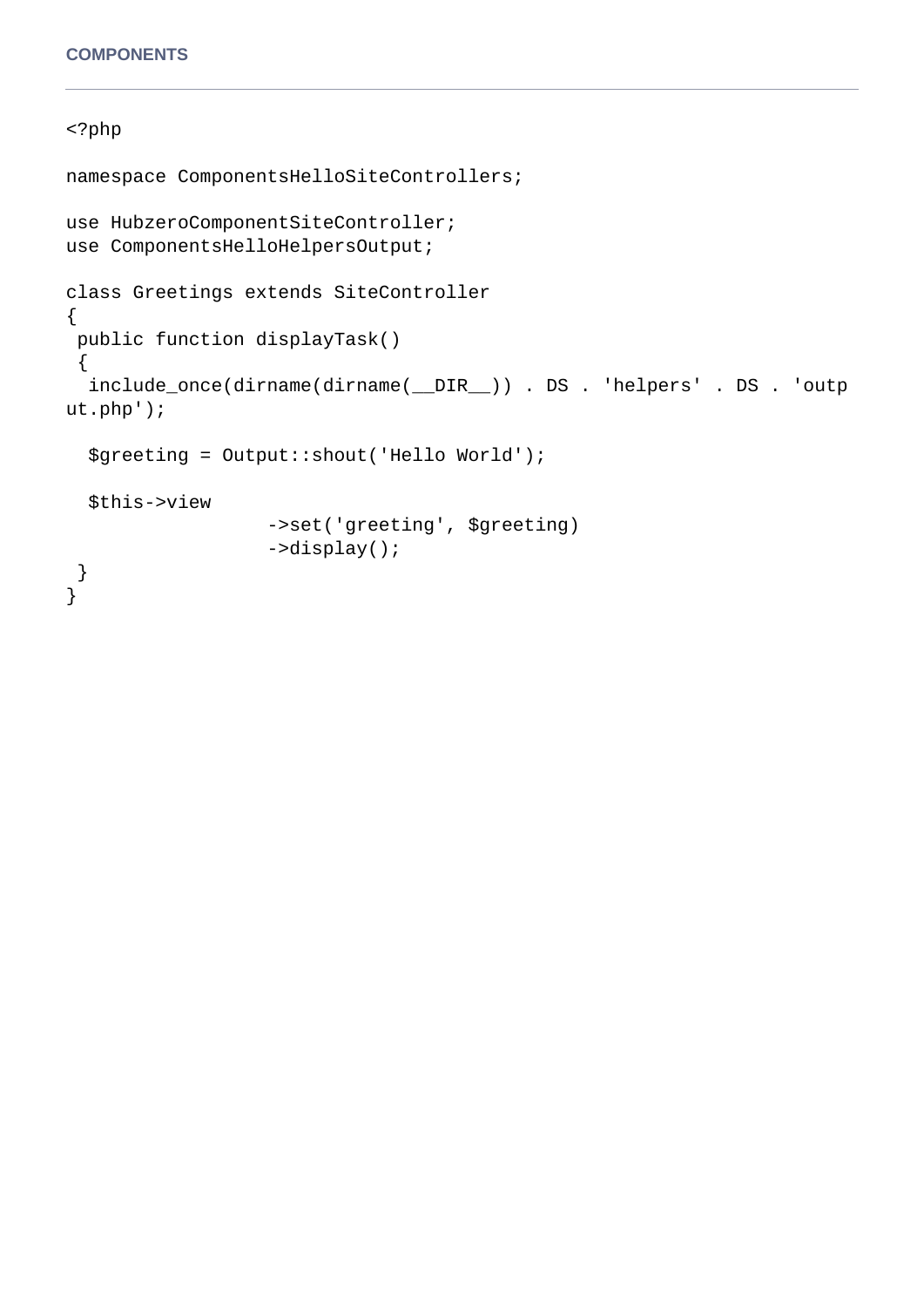# **Controllers**

#### **Overview**

The controller is responsible for responding to user actions. In the case of a web application, a user action is (generally) a page request. The controller will determine what request is being made by the user and respond appropriately by triggering the model to manipulate the data appropriately and passing the model into the view. The controller does not display the data in the model, it only triggers methods in the model which modify the data, and then pass the model into the view which displays the data.

## **Site Controller**

```
<?php
namespace ComponentsHelloSiteControllers;
use HubzeroComponentSiteController;
class One extends SiteController
{
  public function displayTask() 
 \{ // Pass the view any data it may need
   $this->view->greeting = 'Hello, World!';
   // Set any errors
   $view->setErrors($this->getErrors());
   // Output the HTML
   $this->view->display();
  }
}
```
The first, and most important part to note is that we're extending HubzeroComponentSiteController which brings several tools and some auto-setup for us.

**Note:** HubzeroComponentSiteController extends HubzeroBaseObject, so all its methods and properties are available.

In the execute() method, the list of available tasks is built from only methods that are 1) public and 2) end in "Task". When calling a task, the "Task" suffix should be left off. For example: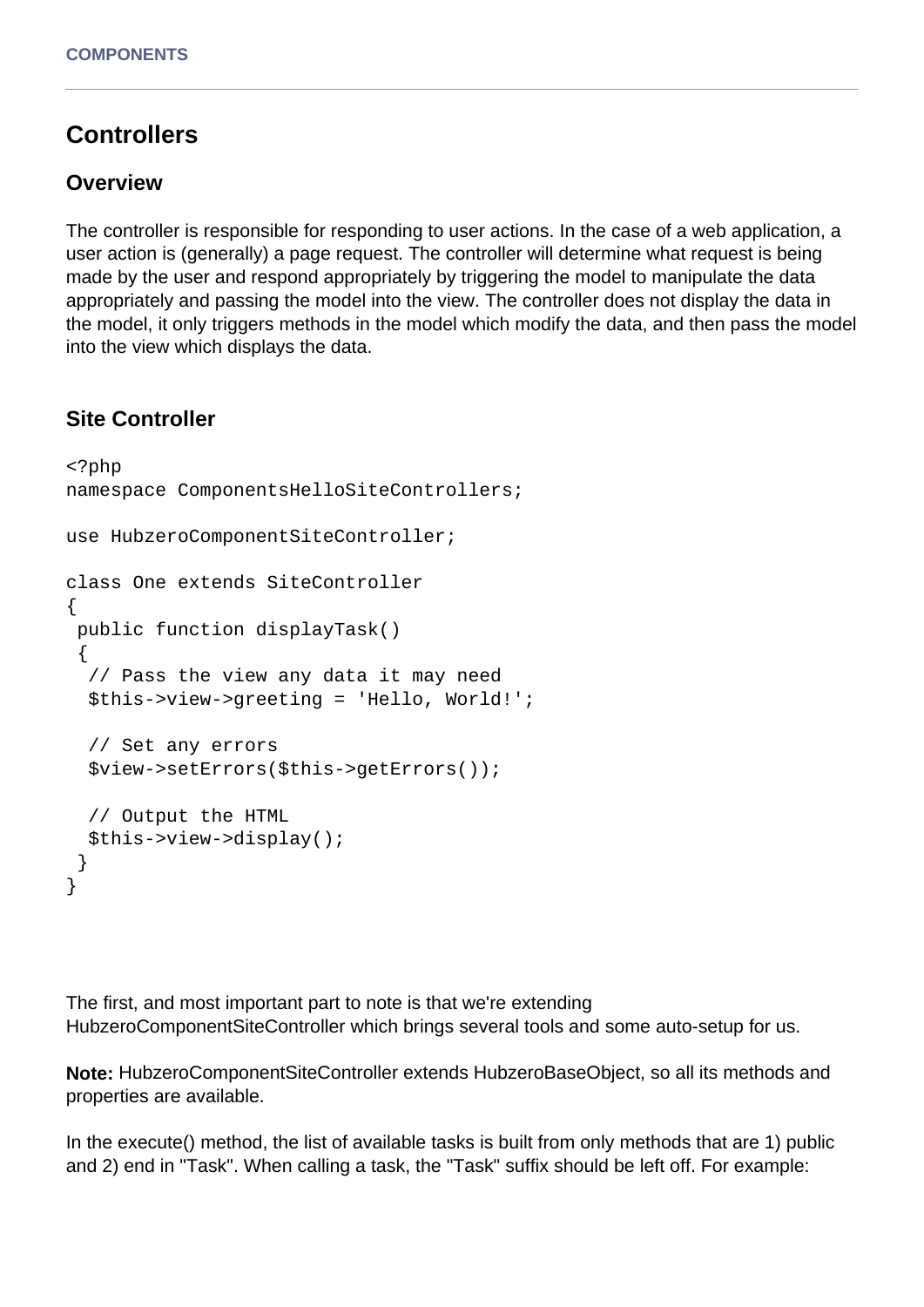// This route Route::url('index.php?option=com\_example&task=other');

```
// Refers to 
....
public function otherTask()
\{ ...
}
....
```
If no task is supplied, the controller will default to a task of "display". The default task can be set in the controller:

```
class One extends SiteController
{
 public function execute() 
 \left\{ \right. // Set the default task
   $this->registerTask('__default', 'mydefault');
   // Set the method to execute for other tasks
   // The following can be called by task=delete and will execute the r
emoveTask method
   $this->registerTask('delete', 'remove'); // (task, method name);
   parent::execute();
  }
  ...
}
```
Each controller extending HubzeroComponentSiteController will have the following properties available:

- \_option String, component name (e.g., com\_example)
- \_controller String, controller name
- view Object (View)
- config Object (Registry), component config

<?php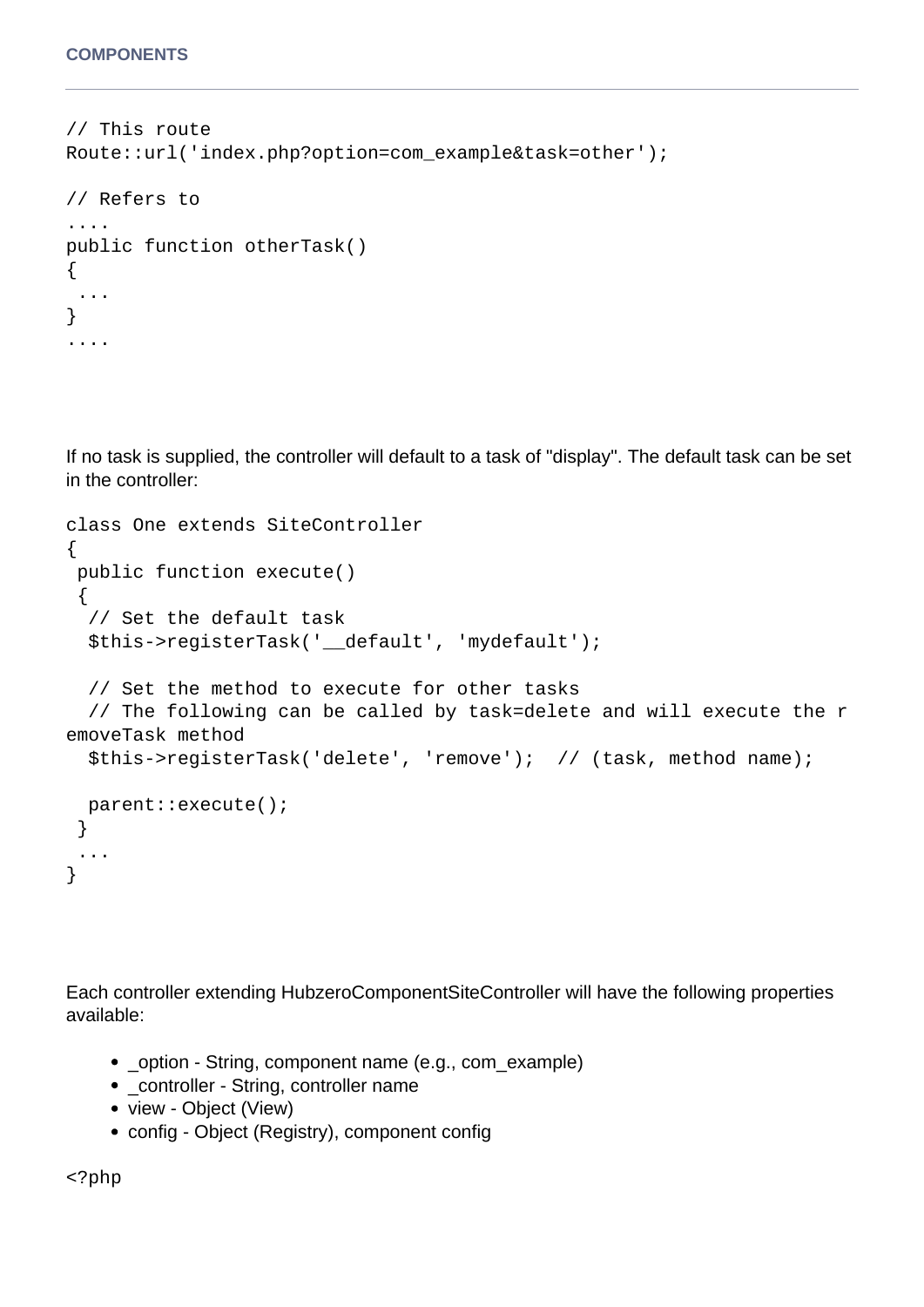```
class One extends SiteController
\{ public function displayTask() 
  {
   $this->view->userName = User::get('name');
   $this->view->display();
  }
}
```
#### **Auto-generation of views**

The HubzeroComponentSiteController automatically instantiates a new HubzeroComponentView object for each task and assigns the component (\$option) and controller (\$controller) names as properties for use in your view. Controller names map to view directory and task names directly map to view names.

```
 /{component}
   /site
     /views
       /one (controller name)
          /tmpl
            /display.php
            /remove.php
```
Example usage within a view:

```
<p>This is component <?php echo $this->option; ?> using controller: <?
php echo $this->controller; ?></p>
```
#### **Changing view layout**

As mentioned above, the view object is auto-generated with the same layout as the current \$task. There are times, however, when you may want to use a different layout or are executing a task after directing through from a previous task (example: saveTask encountering an error and falling through to the editTask to display the edit form with error message). The layout can easily be switched with the setLayout method.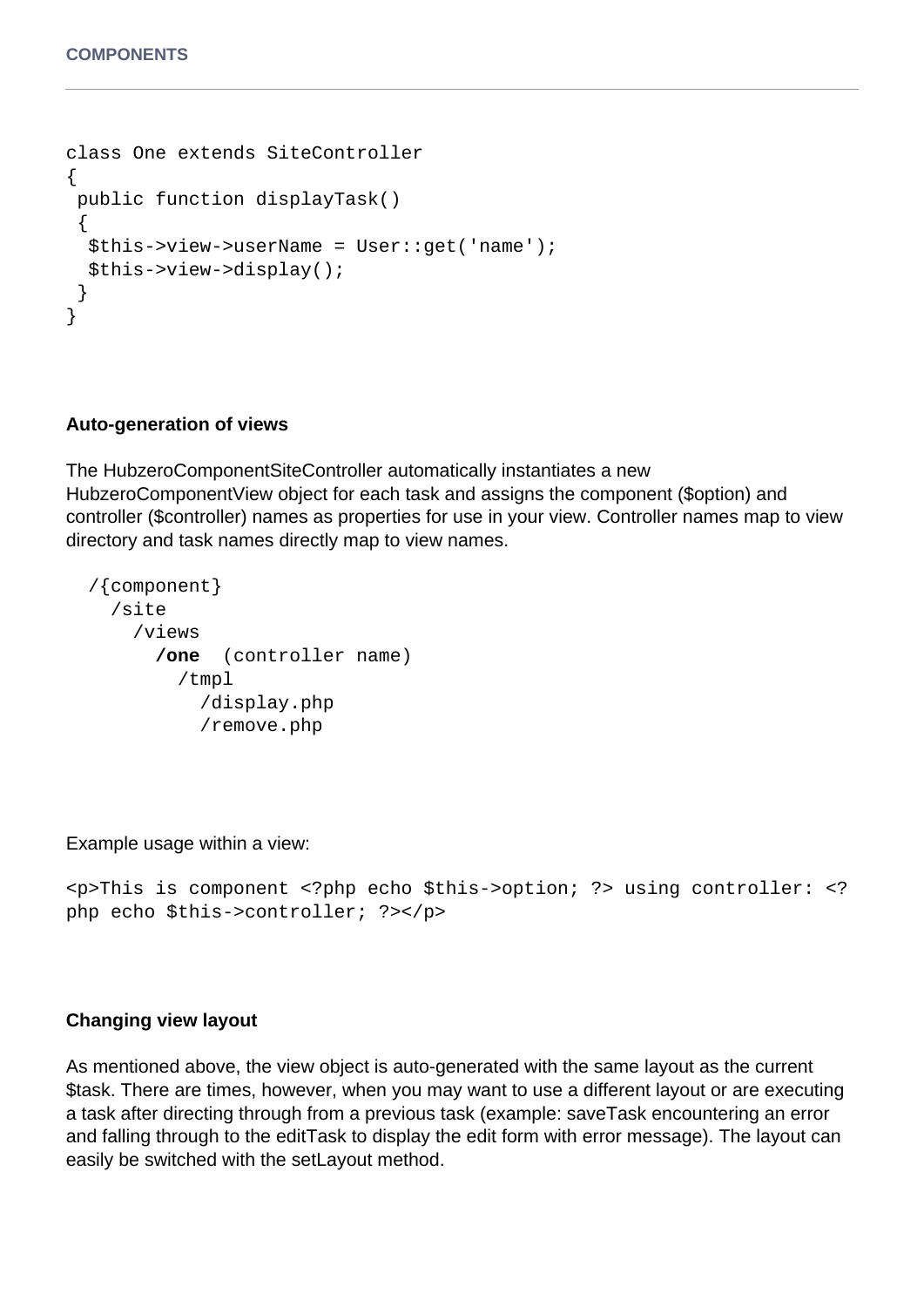```
 /{component}
     /views
       /one (controller name)
          /tmpl
            /display.php
            /world.php
class One extends SiteController
\{ public function displayTask() 
  {
   // Set the layout to 'world.php'
   $this->view->setLayout('world');
   // Output the HTML
   $this->view->display();
  }
}
```
Any assigned data or vars to the view will not be effected.

## **Admin Controller**

Administrator component controls are built and function the same as the Front-end (site) controllers with one key difference: they extends HubzeroComponentAdminController.

```
<?php
class One extends AdminController
{
     ...
}
```
The primary difference between SiteController and AdminController is the pre-defining of a few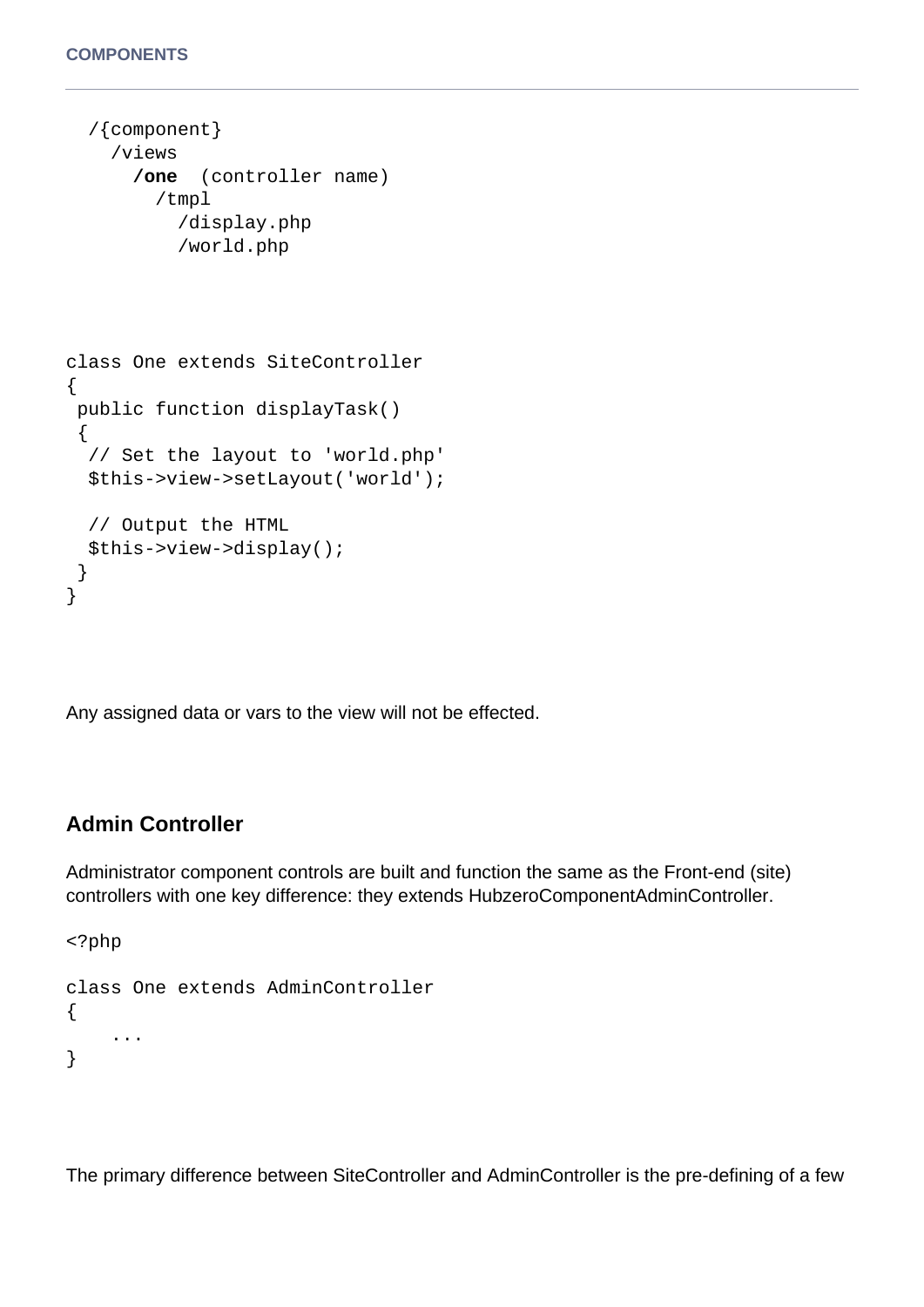tasks commonly used in administrator components.

#### **API Controller**

API controllers extend HubzeroComponentApiController. Functionally, API controllers are very similar to site and admin controllers in that defining executable tasks is done by creating public methods with a "Task" suffix. They differ, however, in two key ways:

**1)** Controllers follow a naming convention unique to the API. [TODO: fill in]

**2)** The API has no concept of views and thus no View object to render data. Instead, data is sent back to the application via the send method which, in turn, prepares the response before delivering to the user.

```
<?php
namespace ComponentsExampleApiControllers;
use HubzeroComponentApiController;
class Greetings extend ApiController
{
     public function listTask()
     {
          $model = new Archive();
         \deltadata = \deltamodel->all();
          $this->send($data);
     }
}
```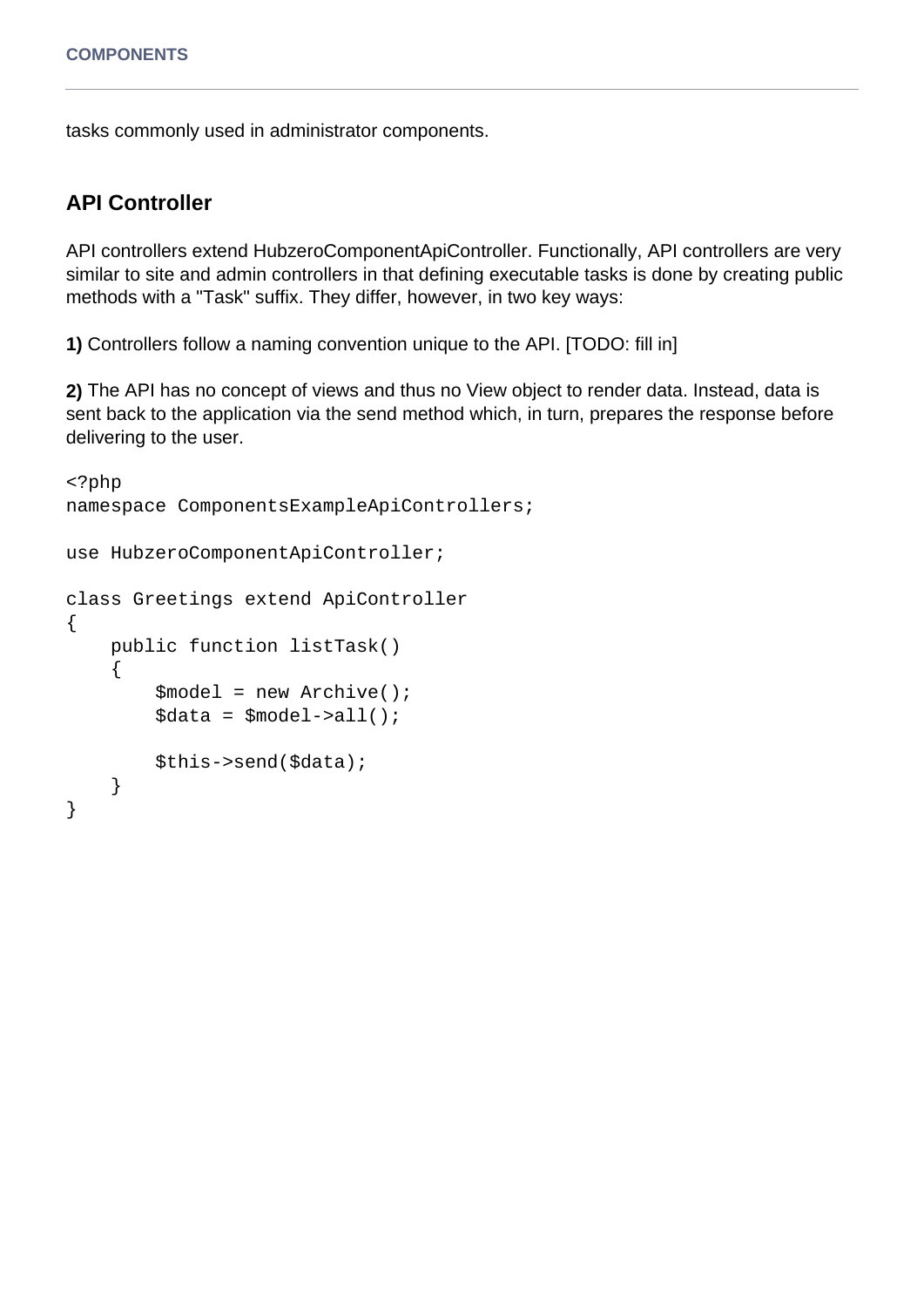# **Packaging**

## **Overview**

It is possible to install a component manually by copying the files using an SFTP client and modifying the database tables. It is more efficient to create a package file in the form on a [composer.json](https://getcomposer.org/doc/01-basic-usage.md) document that will allow the Installer to do this for you. This package file resides in the top-level of your component's directory and contains a variety of information:

- basic descriptive details about your component (i.e. name), and optionally, a description, copyright and license information.
- the extension type (component, module, plugin, template)
- optionally, a destined install directory

## **Structure**

Packaging a component for distribution is relatively easy. The file and directory structure is exactly as it would be after installation. Here's what a typical package will look like:

```
/com_{componentname}
   {componentname}.xml
   composer.json
   /site
     {componentname}.php
     controller.php
     /views
       /{viewname}
          /tmpl
            default.php
     /models
       {modelname}.php
     /controllers
       {controllername}.php
   /admin
     {componentname}.php
     controller.php
     /views
       /{viewname}
          /tmpl
            default.php
     /models
       {modelname}.php
     /controllers
```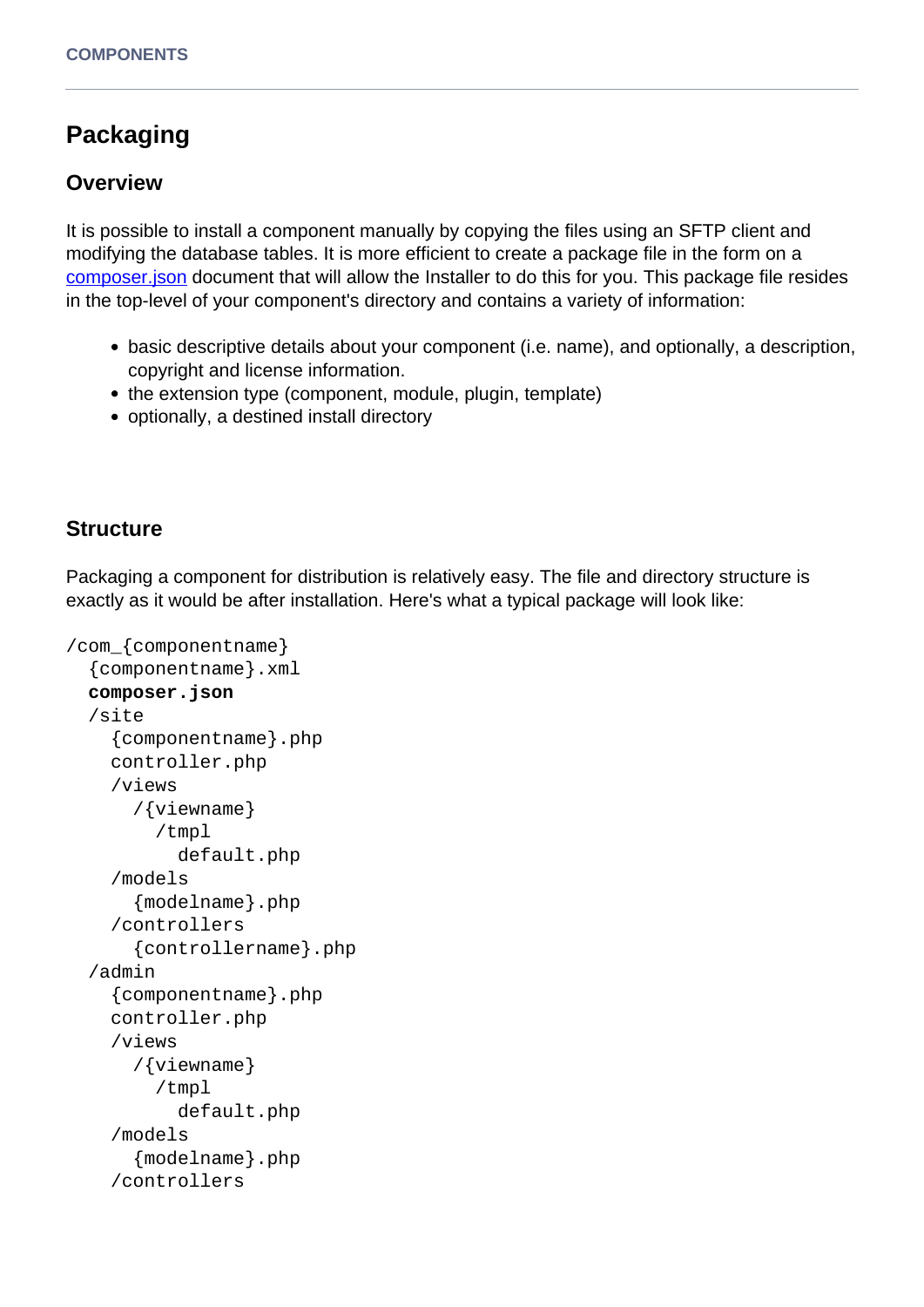{controllername}.php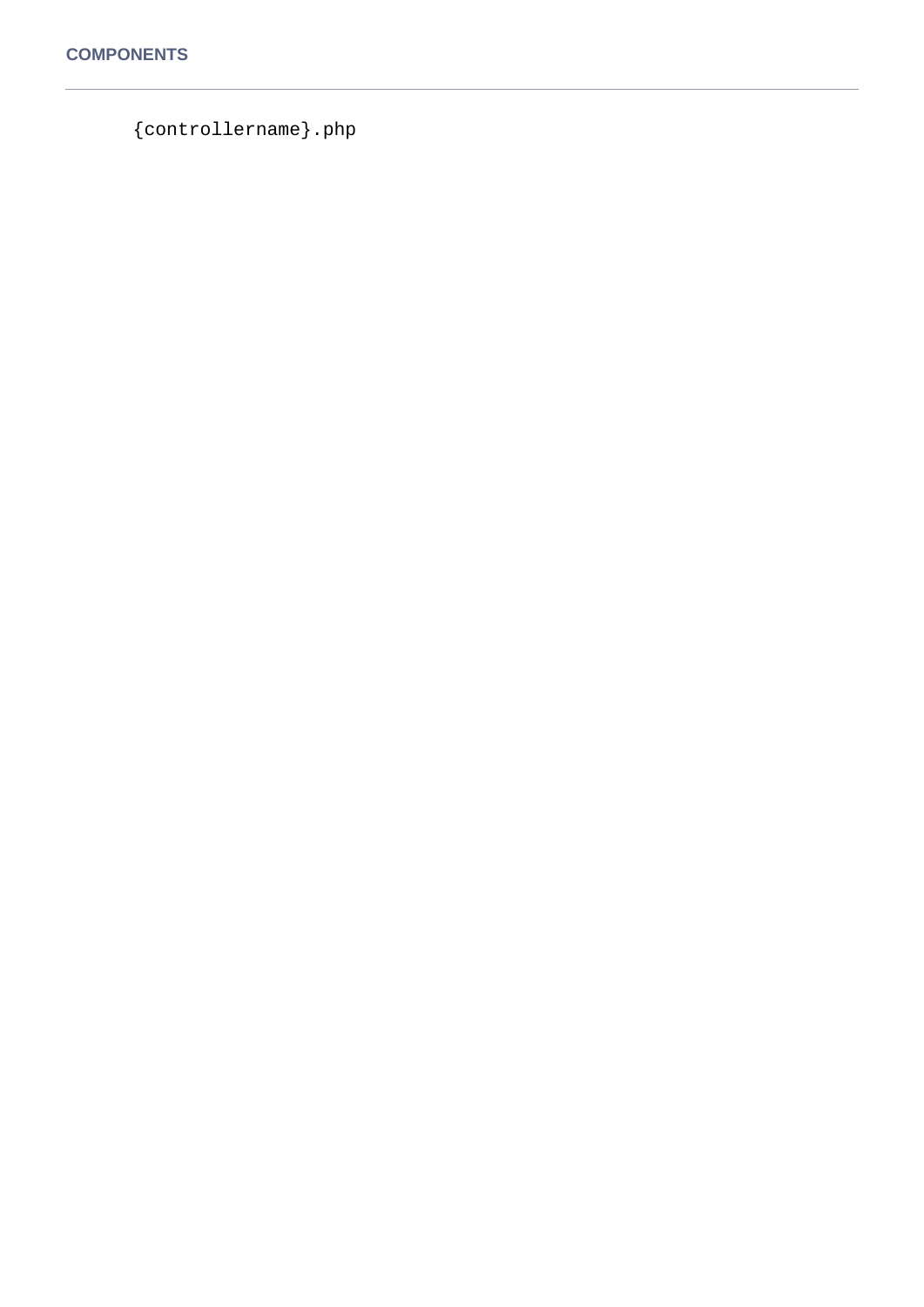# **Migrations**

All the common extension types for HUBzero can include their own migrations directory. Migrations are used for installing the extension into the required tables for the CMS to know about said extension's existence, installing any needed tables, installing sample data, etc.

To illustrate the typical component directory structures and files:

```
/app
.. /components
.. .. /com_example
.. .. .. /admin
.. .. .. /api
.. .. .. /helpers
.. .. .. /migrations
.. .. .. .. /Migration20190301102219ComExample.php
.. .. .. .. /Migration20190301102256ComExample.php
.. .. .. .. /Migration20190301102301ComExample.php
.. .. .. /models
.. .. .. /site
.. .. .. /tests
```
See the **Migrations documentation** for more about naming conventions, setup, etc.

Components typically have one to three initial migrations: one for registering the component with the CMS, one for installing any tables specific to the component, and one for installing any default or sample data. While all of this can be done in one migration, it's typically broken into the three to allow for easier (re-)running of the migrations in steps. Next, we'll go through examples of each common migration.

A migration for registering the component with the CMS typically just involves calling the addComponentEntry helper method:

<?php use Hubzero\Content\Migration\Base; // No direct access defined('\_HZEXEC\_') or die(); /\*\* \* Migration script for registering the example component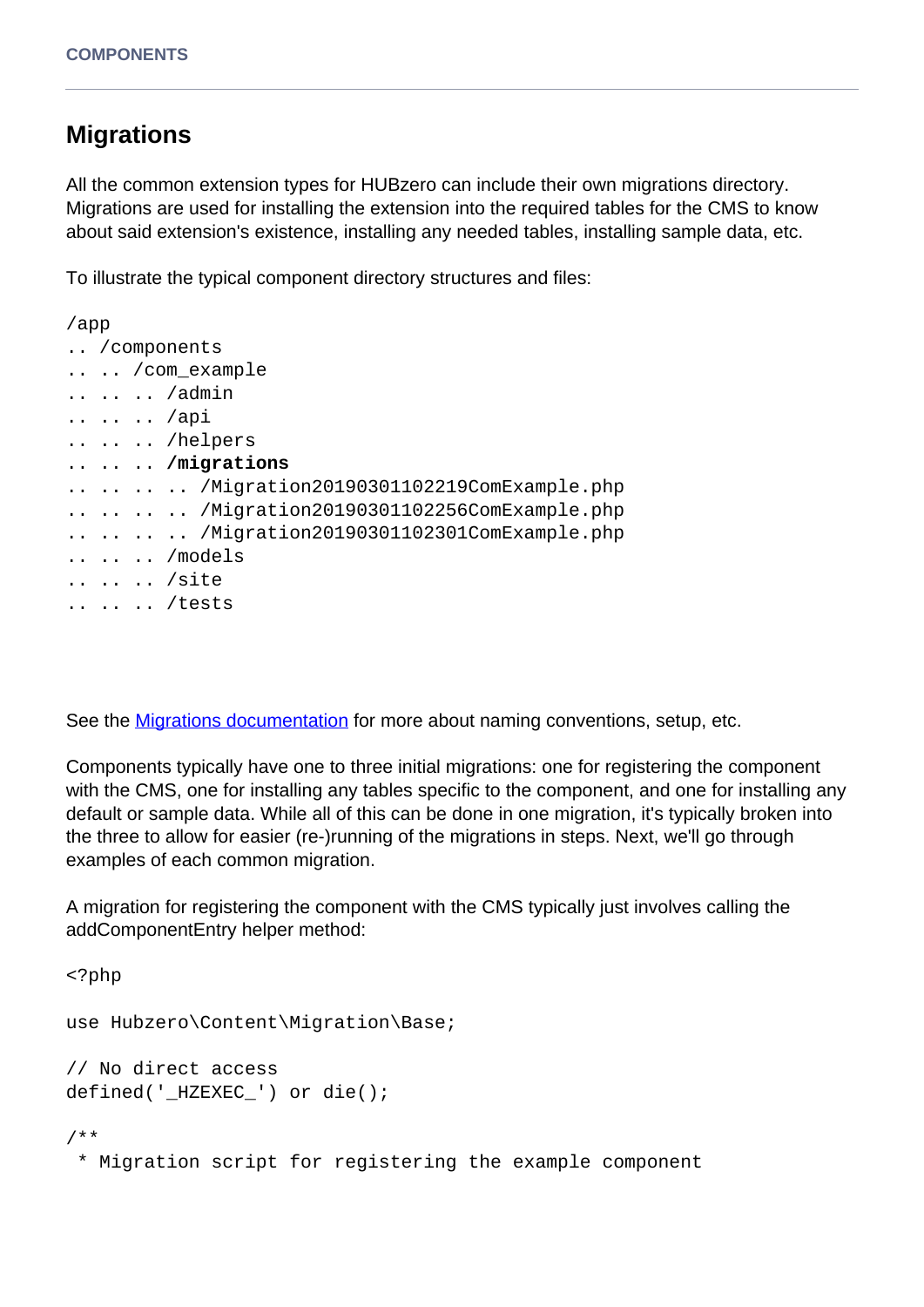```
 **/
class Migration20190301102219ComExample extends Base
{
     /**
      * Up
     **/
    public function up()
     {
        // Register the component Note the 'com_' prefix is optional.
        //
        // @param string $name (required) Component name
        // @param string $option (optional) com_xyz
        // @param int $enabled (optional, default: 1) Wh
ether or not the component should be enabled
  // @param string $params (optional) Component params (if 
already known)
        // @param bool $createMenuItem (optional, default: true)
  Create an admin menu item for this component
        $this->addComponentEntry('example');
     }
     /**
      * Down
     **/
    public function down()
\{ // Provide the name of the component. Note the 'com_' prefix i
s optional.
        $this->deleteComponentEntry('example');
     }
}
```
That's all there is to it! The addComponentEntry() adds the necessary entries to the needed database tables for the CMS to be aware of the component's existence. Next, we'll look at a typical table installation migration.

<?php use Hubzero\Content\Migration\Base; // No direct access defined('\_HZEXEC\_') or die();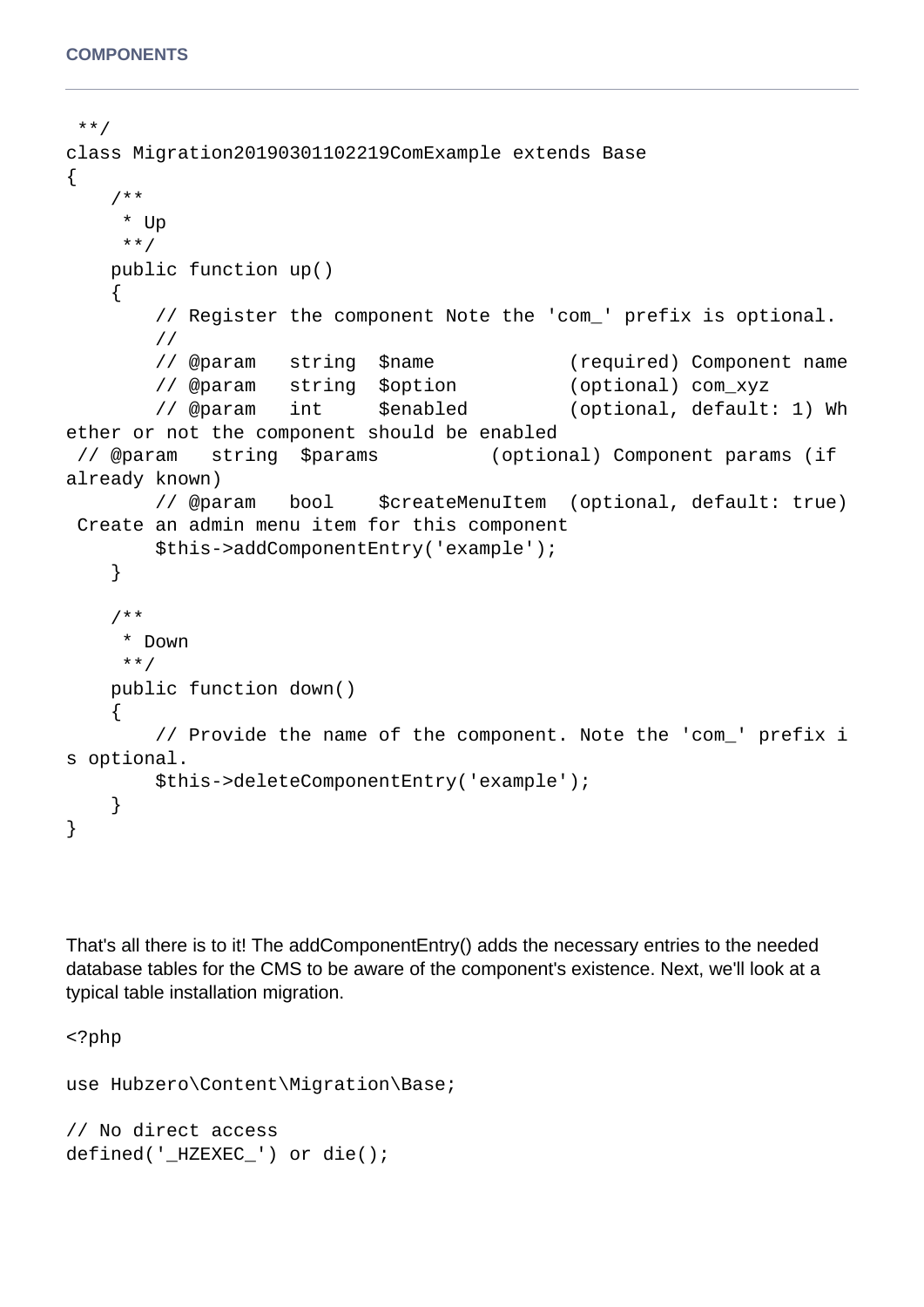```
/**
  * Migration script for registering the example component
  **/
class Migration20190301102256ComExample extends Base
{
     /**
      * Up
      **/
     public function up()
     {
         if (!$this->db->tableExists('#__example_entries'))
\{ $query = "CREATE TABLE `#__example_entries` (
                  `id` int(11) unsigned NOT NULL AUTO_INCREMENT,
                  `title` varchar(255) NOT NULL DEFAULT '',
                  `alias` varchar(255) NOT NULL DEFAULT '',
                  `content` text NOT NULL,
                  `created` datetime DEFAULT NULL,
                  `created_by` int(11) unsigned NOT NULL DEFAULT '0',
                  `state` tinyint(2) NOT NULL DEFAULT '0',
                  `params` tinytext NOT NULL,
                  `access` tinyint(3) NOT NULL DEFAULT '0',
                  PRIMARY KEY (`id`),
                  KEY `idx_created_by` (`created_by`),
                  KEY `idx_alias` (`alias`)
                  ) ENGINE=InnoDB DEFAULT CHARSET=utf8;";
             $this->db->setQuery($query);
             $this->db->query();
         }
     }
     /**
      * Down
      **/
     public function down()
    \{ if ($this->db->tableExists('#__example_entries'))
         {
             $query = "DROP TABLE IF EXISTS `#__example_entries`;";
             $this->db->setQuery($query);
             $this->db->query();
         }
     }
}
```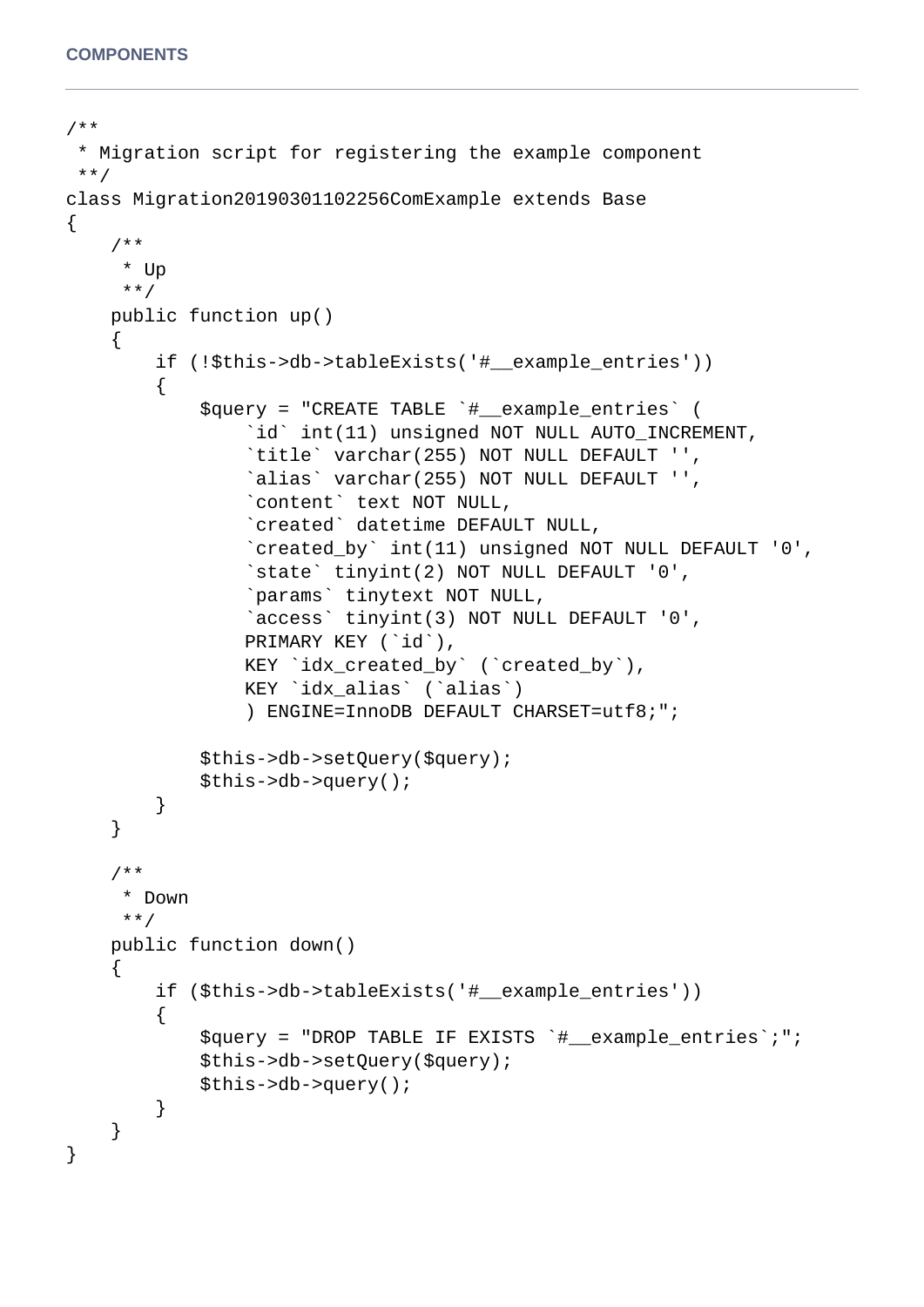In the up() method, we check if the table exists first and, if not, we add it. Existence checks for tables, keys, columns, etc. are essential to ensure migrations can be run and re-ran without conflicts. Also note that in all our migrations we undo everything from the up() in the down() method. This allows for rolling back a migration should the need arise.

Finally, we'll take a look at a migration that installs sample data.

```
<?php
use Hubzero\Content\Migration\Base;
// No direct access
defined('_HZEXEC_') or die();
/**
  * Migration script for registering the example component
  **/
class Migration20190301102301ComExample extends Base
{
     /**
      * Up
      **/
     public function up()
\{ if ($this->db->tableExists('#__example_entries'))
\{ // Check if the entry already exists
             $query = "SELECT * FROM `#__example_entries` WHERE `alias`
='sample' AND `created_by`='1000';"
             $this->db->setQuery($query);
             $id = $this->db->loadResult();
             if (!$id)
\{ $now = new HubzeroUtilityDate('now');
                 $query = "INSERT INTO `#__example_entries` (
                 `title`, `alias`, `content`, `created`, `created_by`,
  `state`, `params`, `access`) VALUES ('Sample', 'sample', 'Sample cont
ent!', $now->toSql(), '1000', '1', '', '1');
                 $this->db->setQuery($query);
                 $this->db->query();
 }
```